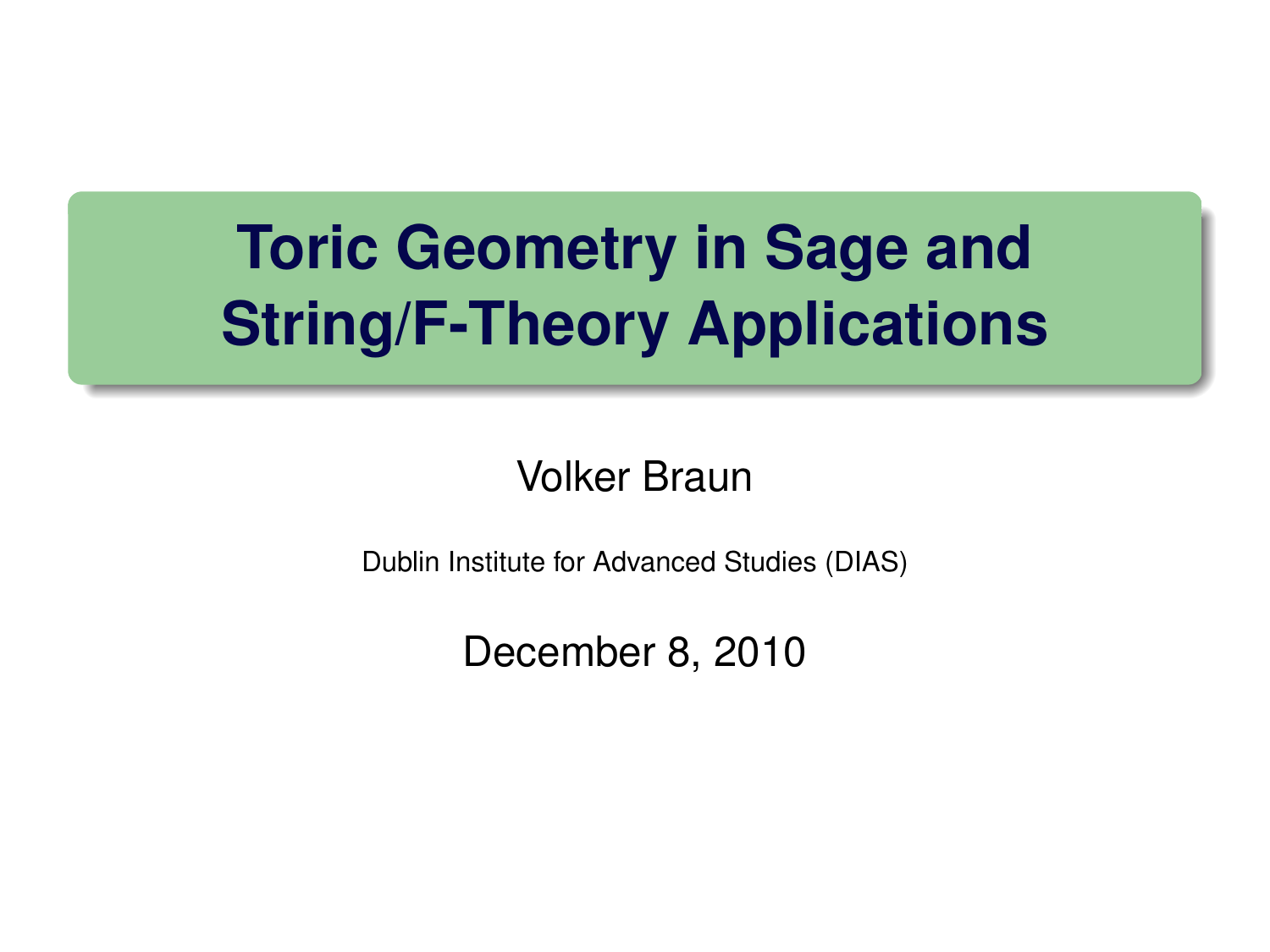

- **[Chow group and D-Branes at Singularities](#page-10-0)**
- **[F-Theory and Discrete Wilson Lines](#page-19-0)**
- <span id="page-1-0"></span>**[Landscaping](#page-31-0)**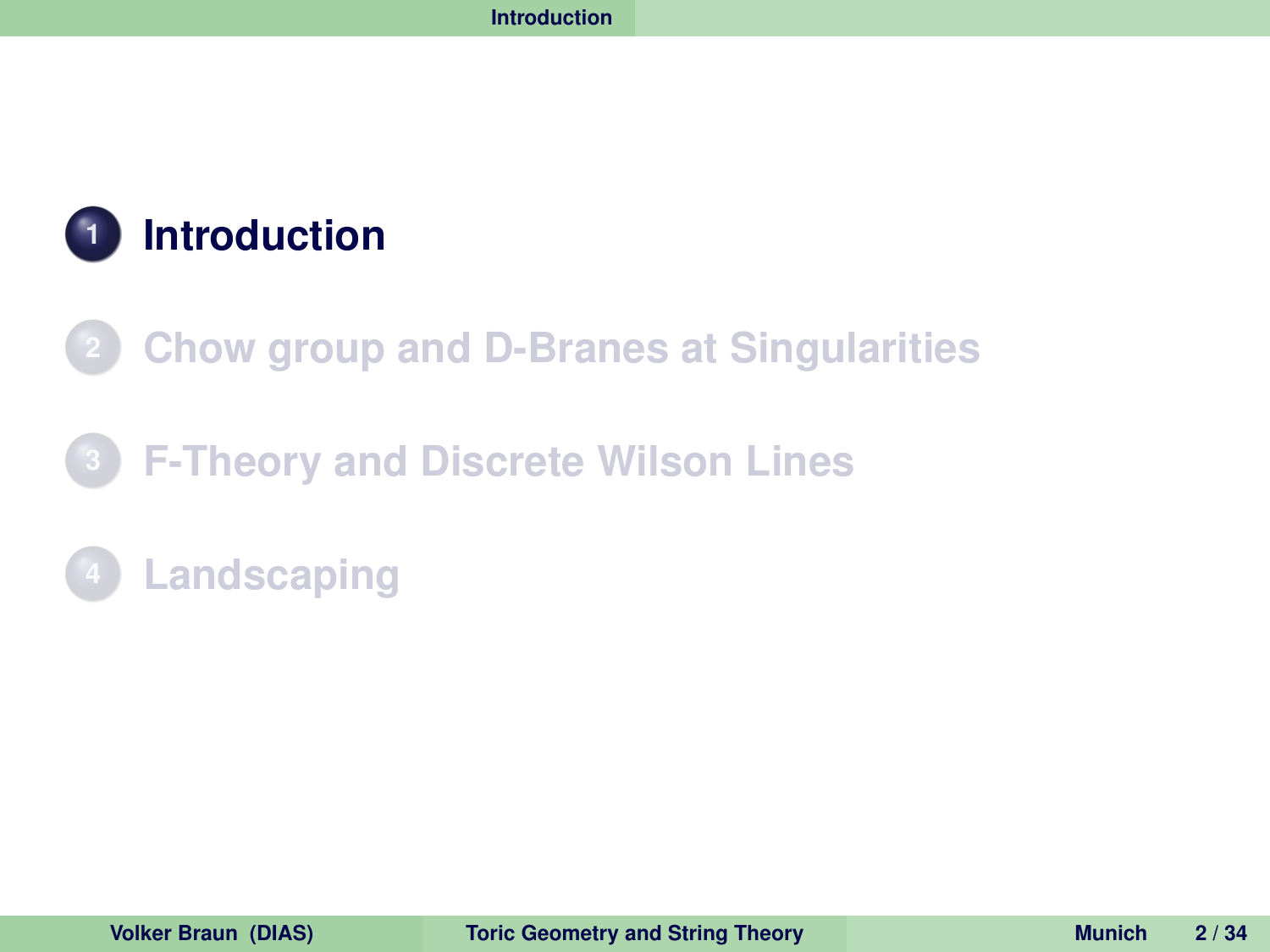### **Toric Geometry**

#### **Definition (Toric Variety)**

A *toric variety* is a variety with an algebraic  $\mathcal{T} = (\mathbb{C}^\times)^n$ action such that there is a single *n*-dimensional orbit  $\simeq$  *T*.

#### **Example**

### $\mathbb{P}^2$  with the  $(\mathbb{C}^\times)^2$ -action

<span id="page-2-0"></span>
$$
(\mathbb{C}^{\times})^{2}\times \mathbb{P}^{2}\to \mathbb{P}^{2}, \quad (\mu,\nu)\big([z_{0}:z_{1}:z_{2}]\big)=[z_{0}:\mu z_{1}:\nu z_{2}]
$$

is a toric variety.

In the example, the top-dimensional orbit is  $[1 : \mu : \nu]$ .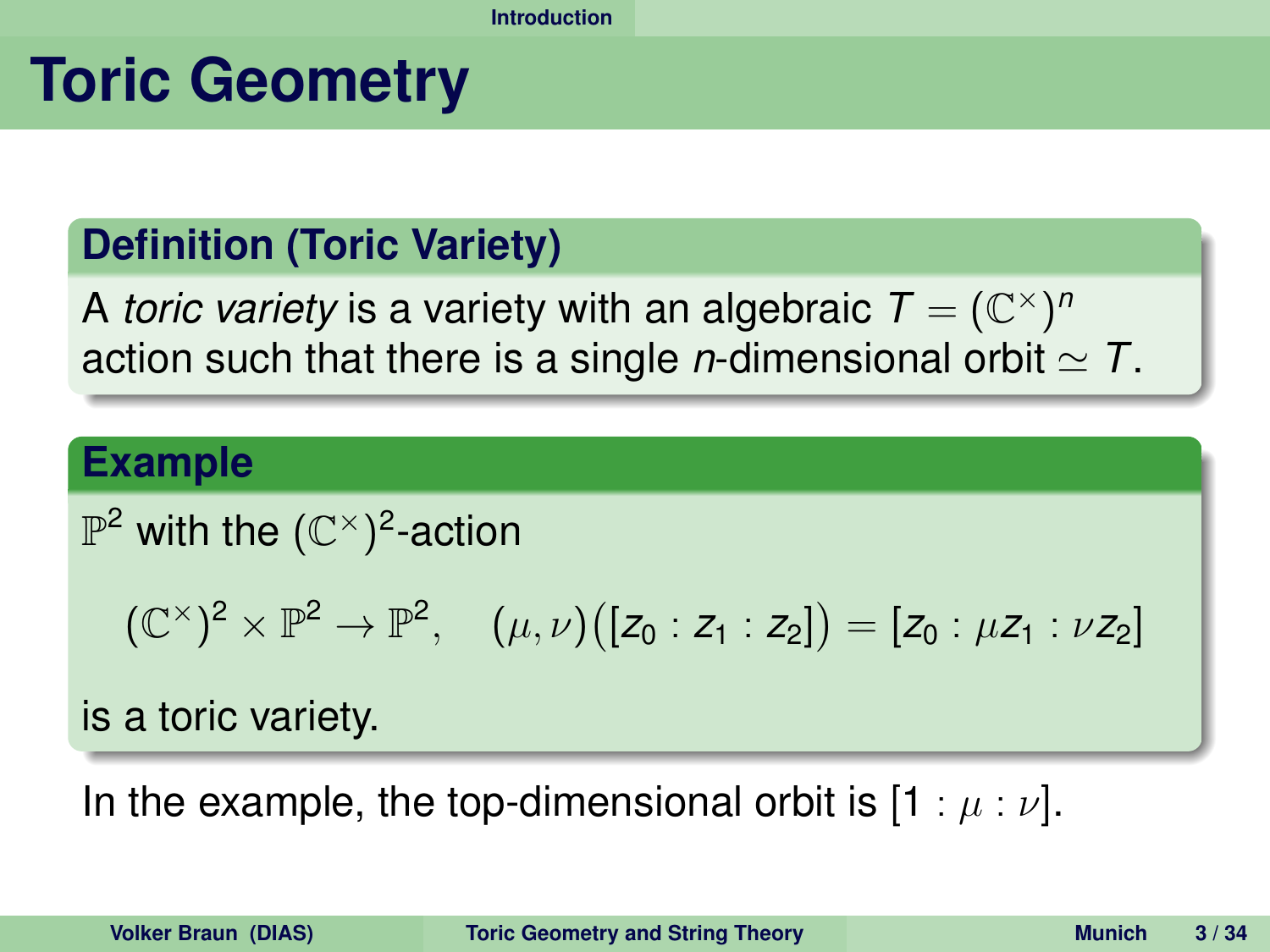#### **Definition (Fan)**

A *fan* is a collection of cones in a lattice  $\simeq \mathbb{Z}^n$  such that

- Every face of a cone is another cone of the fan.
- Any two cones of a fan intersect in a common face.

<span id="page-3-0"></span>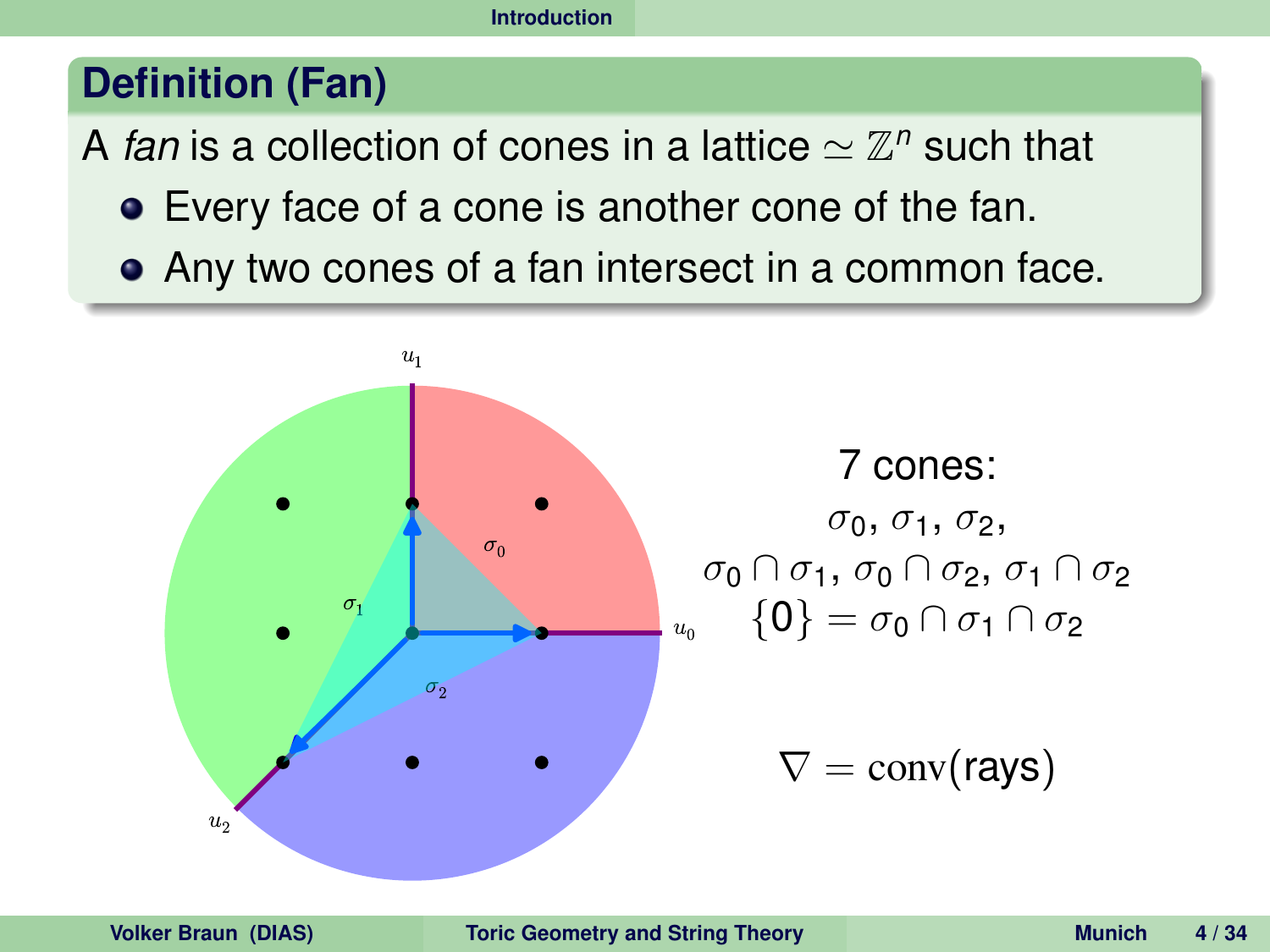### **Poset of Cones vs. Poset of Torus Orbits**



<span id="page-4-0"></span>

*d*-dimensional cone ↔ *n* − *d*-dimensional torus orbit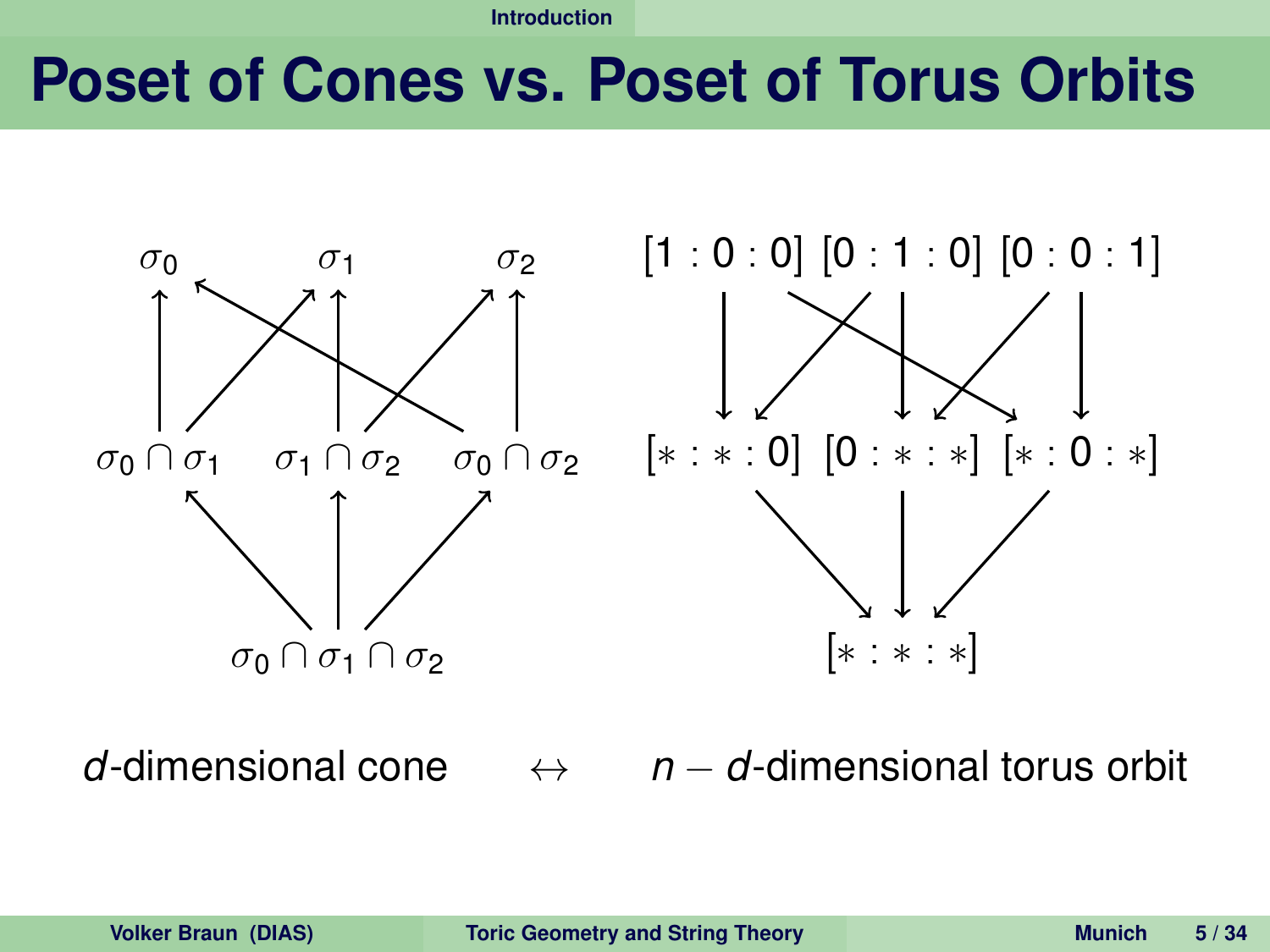# **Toric Geometry Wishlist**

Want an efficient implementation of toric algorithms!

- $\bullet$  Integers & rational numbers  $\bullet$  gmp, MPIR
- Lattices (Smith normal form, LLL)  $ntl$
- Convex geometry (linear programs, dual description) cddlib, PPL, glpk, Polymake
- Lattices and polytopes (mixed integer programming)
	- palp, PPL
- Triangulations **TOPCOM**
- **Graphs (automorphisms)** nauty
- <span id="page-5-0"></span>**• Polynomials (Groebner bases)** Singular, M2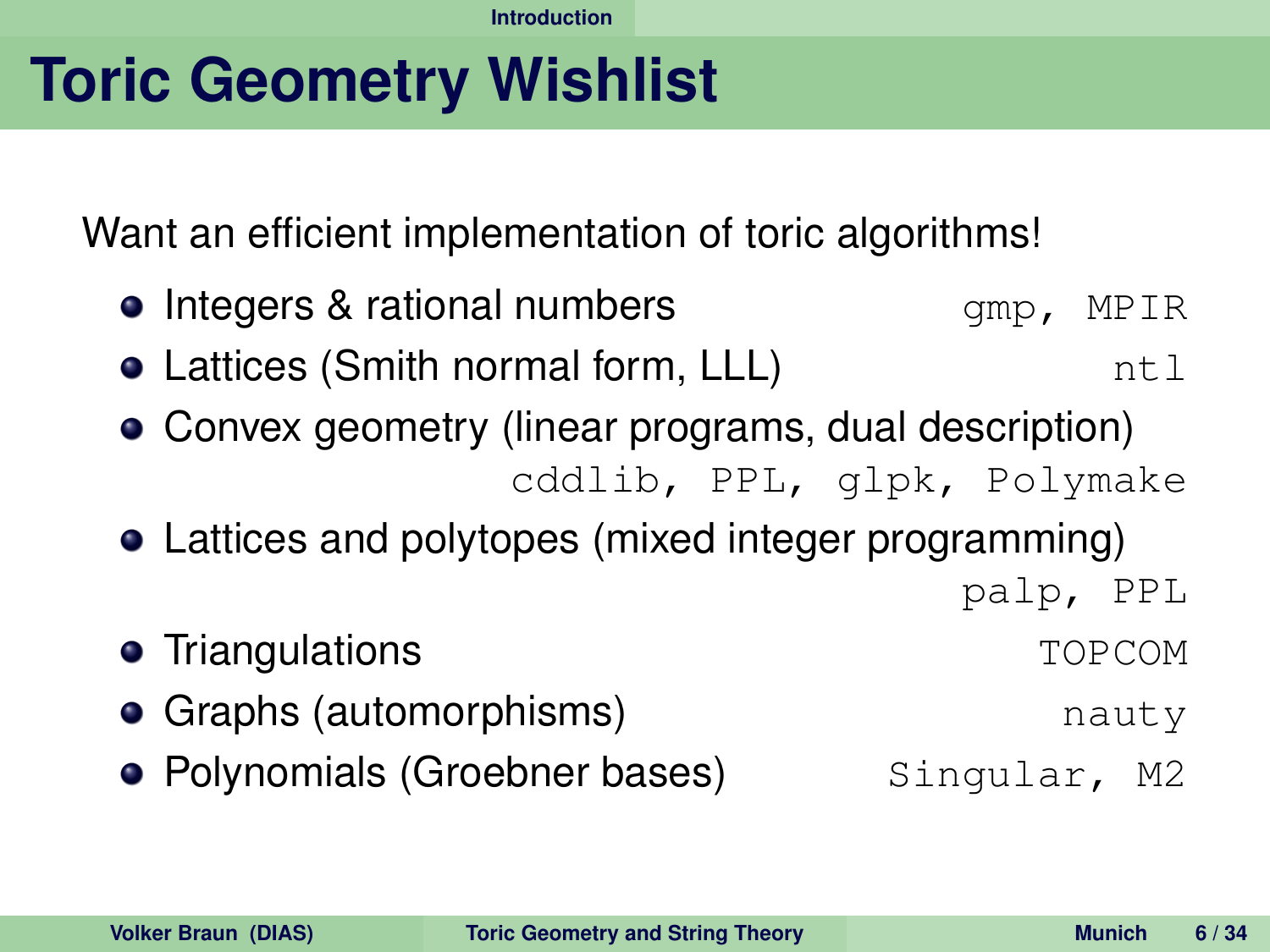### **State of the Union**

Toric geometry implementations suck!

- Bits & pieces implemented by different programs.
- No common framework.
- Reinventing the wheel.
- **•** Either focus too narrow or too slow.

<span id="page-6-0"></span>*C/C++ vs. interpreter.*

- **o** Unit tests?
- Code review?
- Bug tracker?
- Documentation?
- Revision control system?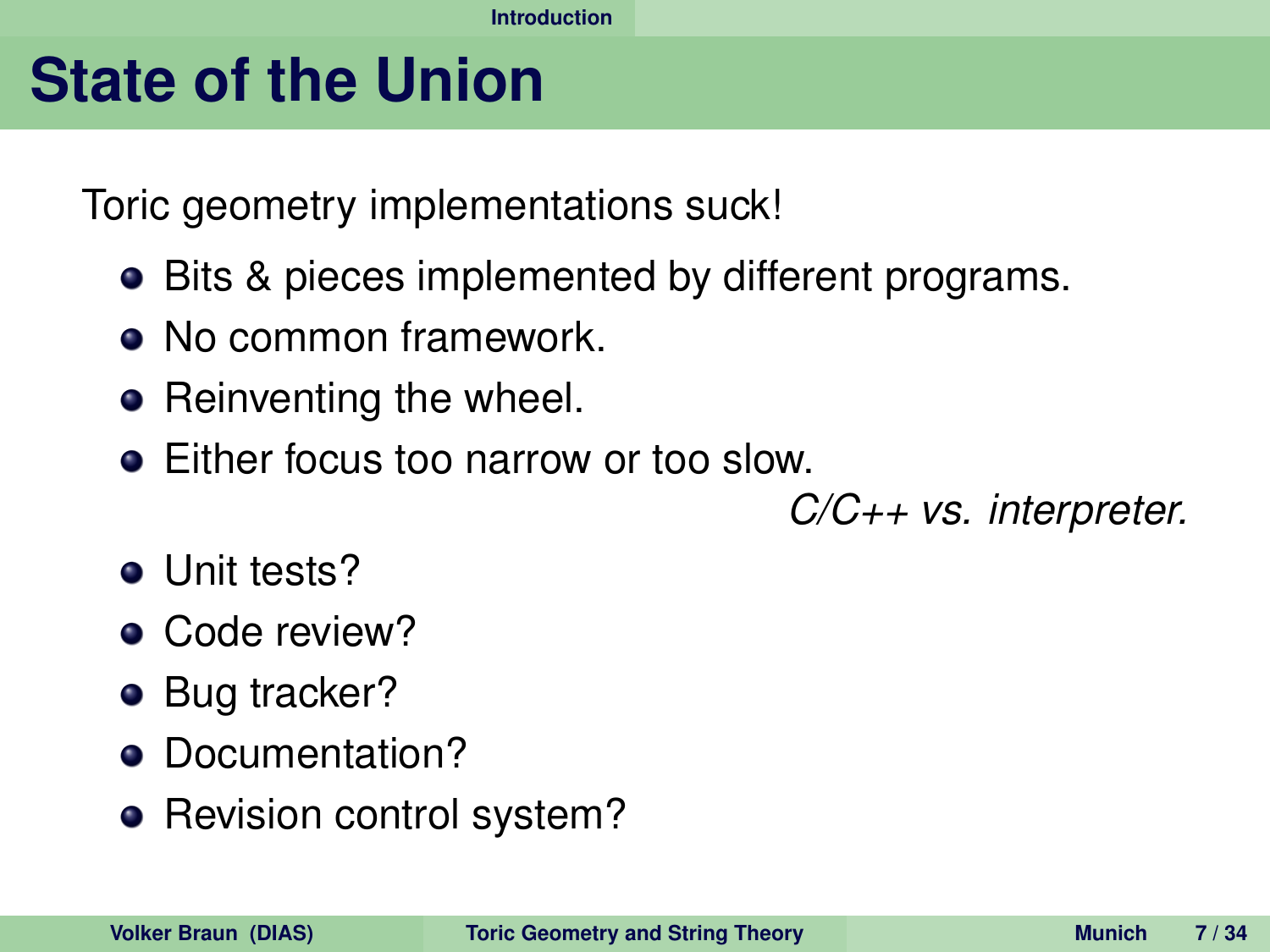# **Sage (http://www.sagemath.org)**

Mission: Creating a viable free open source alternative to Magma, Maple, Mathematica and Matlab. [W. Stein et al.]

- Python **Easy to write & easy to read!**
- Cython Combine native C/C<sub>++</sub> with Python.
- Incorporates many existing open-source packages.
- Batteries included. All necessary libraries, documentation, ....
- <span id="page-7-0"></span>• Software engineering best practices:
	- Code must have documentation.
	- Code must be peer reviewed.
	- Code must have an automated test.
	- Automated testing on a variety of architectures.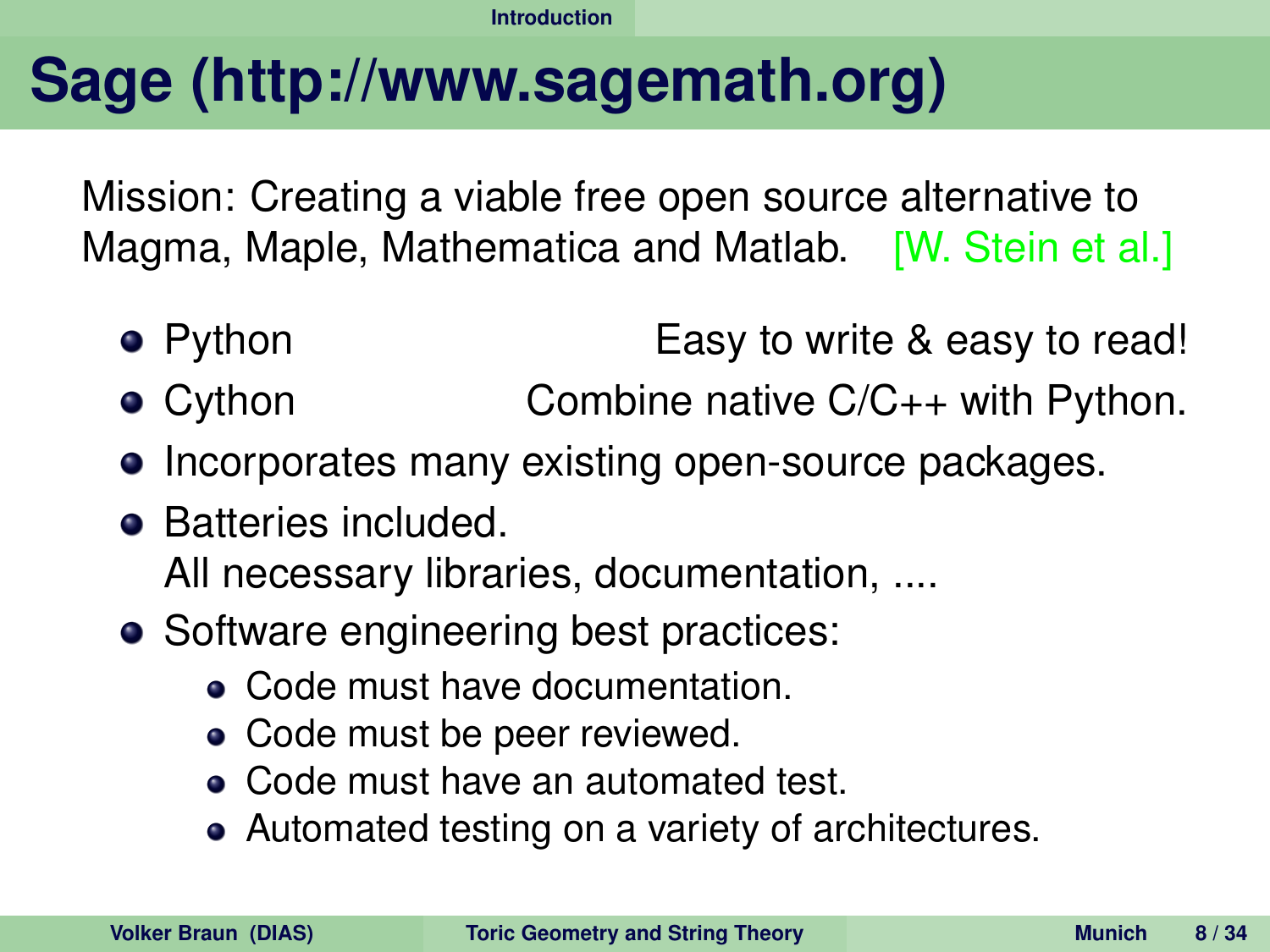# **Toric Geometry in Sage**

Goal: Implement all toric algorithms.

<span id="page-8-0"></span>[VB and A. Novoseltsev]

• Polytopes

Dual description, integral points, triangulations, graphics, ...

Cones

Convex geometry, Hilbert basis, lattice constructions, ...

Fans

Cone lattice, Stanley Reisner ideal, ...

- **•** Toric varieties Cohomology, Chow group, Kähler/Mori cone,
- **•** Toric divisors / sheaves Sheaf cohomology, Weil vs. Cartier, Chern classes, index theory, ...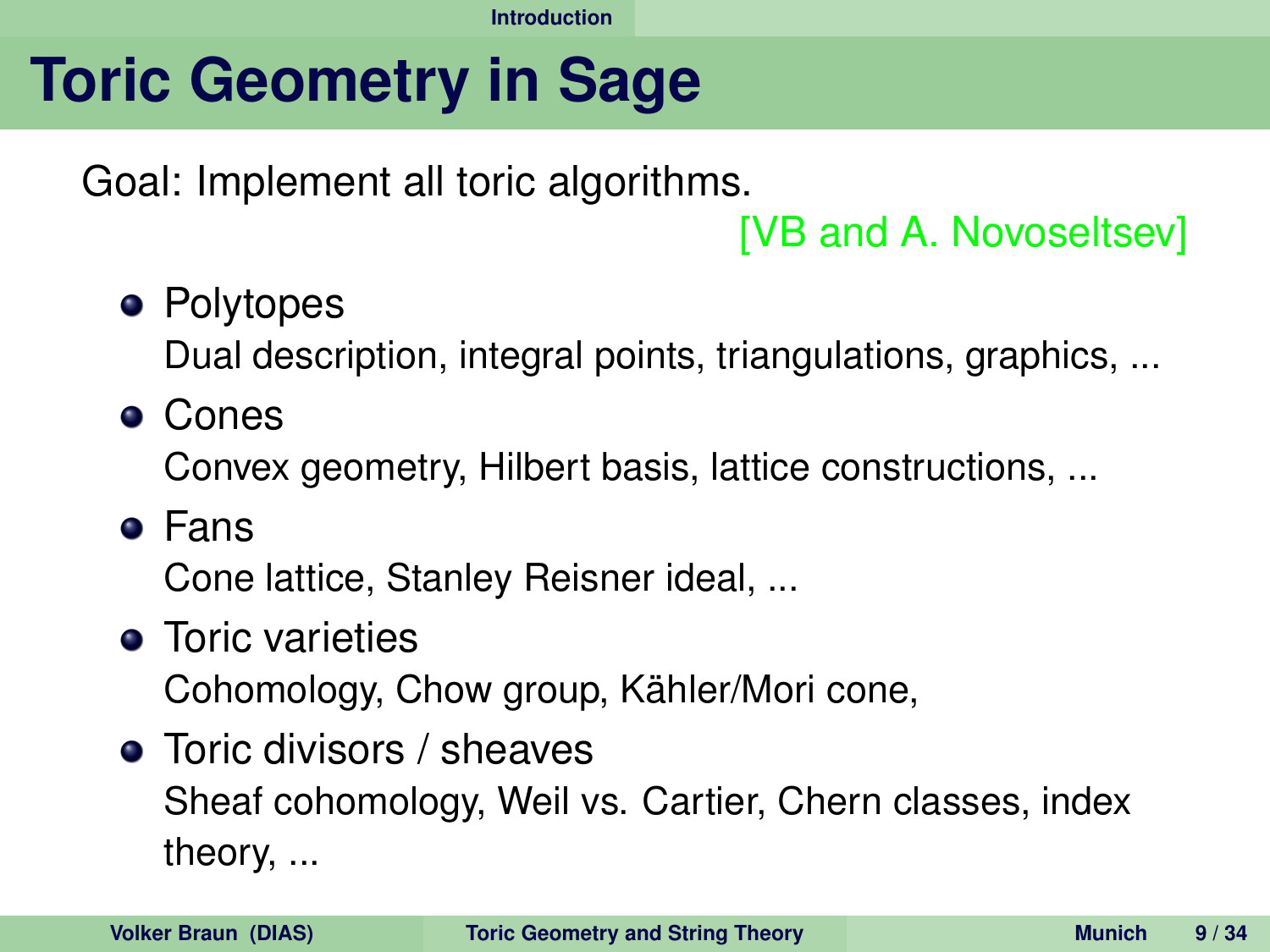$n = 5$ n.is evaluate

# **Object-Oriented Programming**

#### Data comes first!

```
sage: n = 5
sage: is_prime(n) # procedural
True
True
```
#### **sage: n.is\_prime() # object-oriented**

Use tab completion to explore methods:

<span id="page-9-0"></span>

| n.is idempotent                     |                 |  |
|-------------------------------------|-----------------|--|
| n.is integral                       |                 |  |
| n.is irreducible                    |                 |  |
| n.is nilpotent                      |                 |  |
| n.is one                            |                 |  |
| n.is perfect power n.is pseudoprime |                 |  |
| n.is power                          | n.is square     |  |
| n.is power of                       | n.is squarefree |  |
| n.is prime                          | n.is unit       |  |
| n.is prime power                    | n.is zero       |  |
|                                     |                 |  |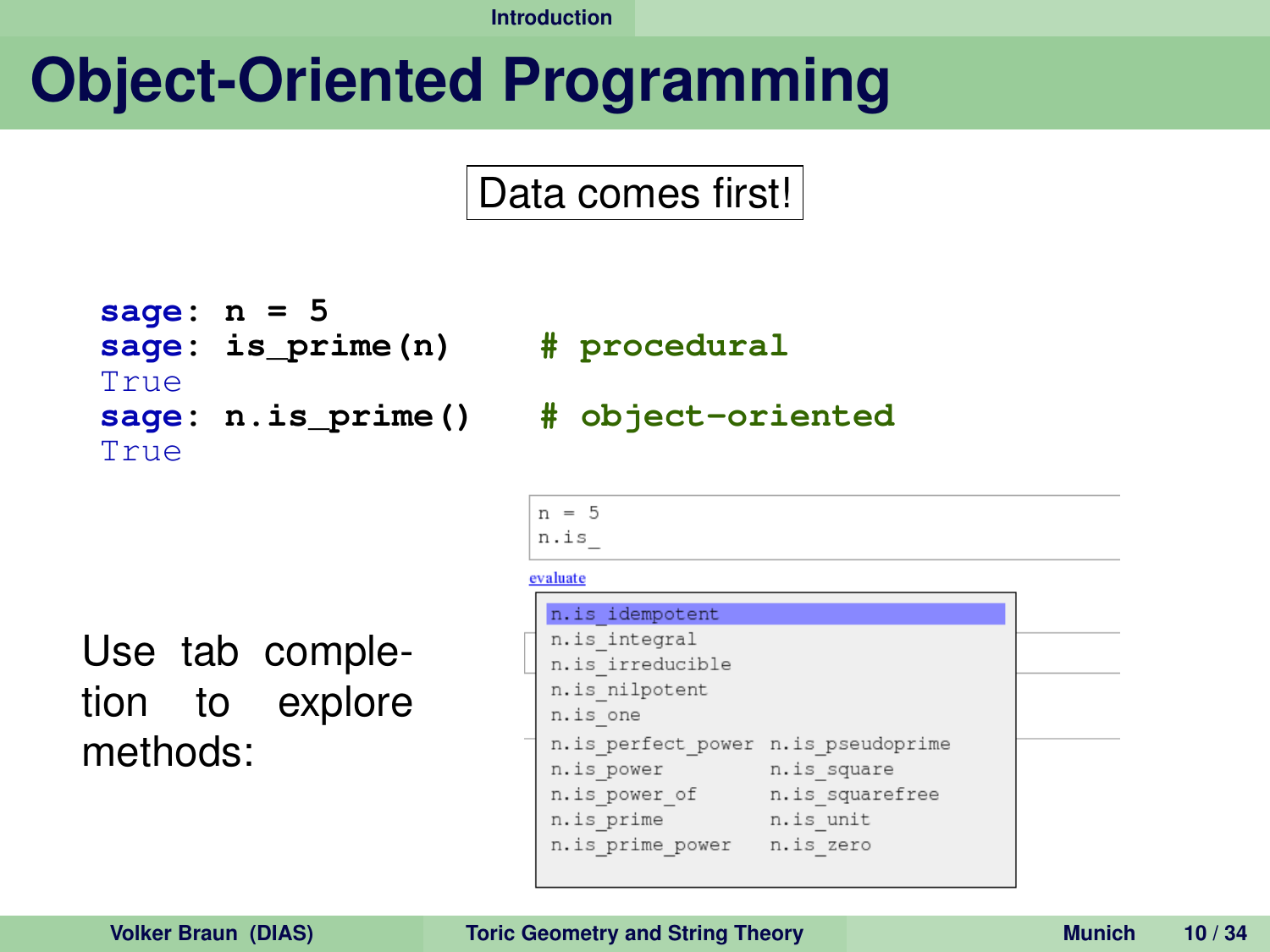### **[Chow group and D-Branes at Singularities](#page-10-0)**

### **[F-Theory and Discrete Wilson Lines](#page-19-0)**

### <span id="page-10-0"></span>**[Landscaping](#page-31-0)**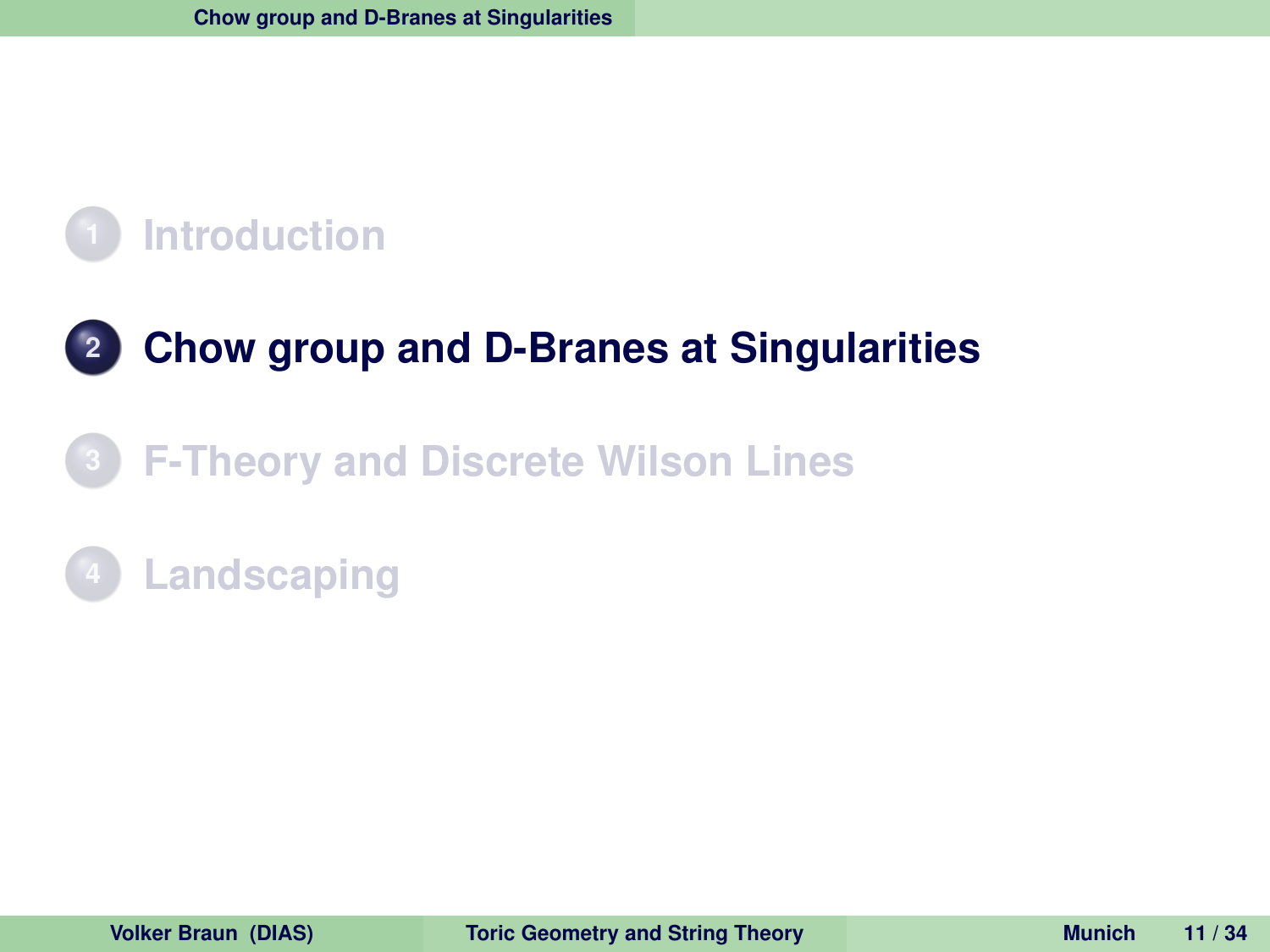### **The Chow Group**

$$
A_k(X) = \left\{ \text{algebraic } k\text{-cycles} \right\} \Big/ \Big\{ \text{rational equivalence} \Big\}
$$

- For example, *A<sup>n</sup>*−<sup>1</sup>(*X*) = (Weil) divisor class group.
- If the toric variety X is smooth, then  $A_k(X) \simeq H^{2k}(X,\mathbb{Z})$ .
- <span id="page-11-0"></span>• Works for singular toric varieties!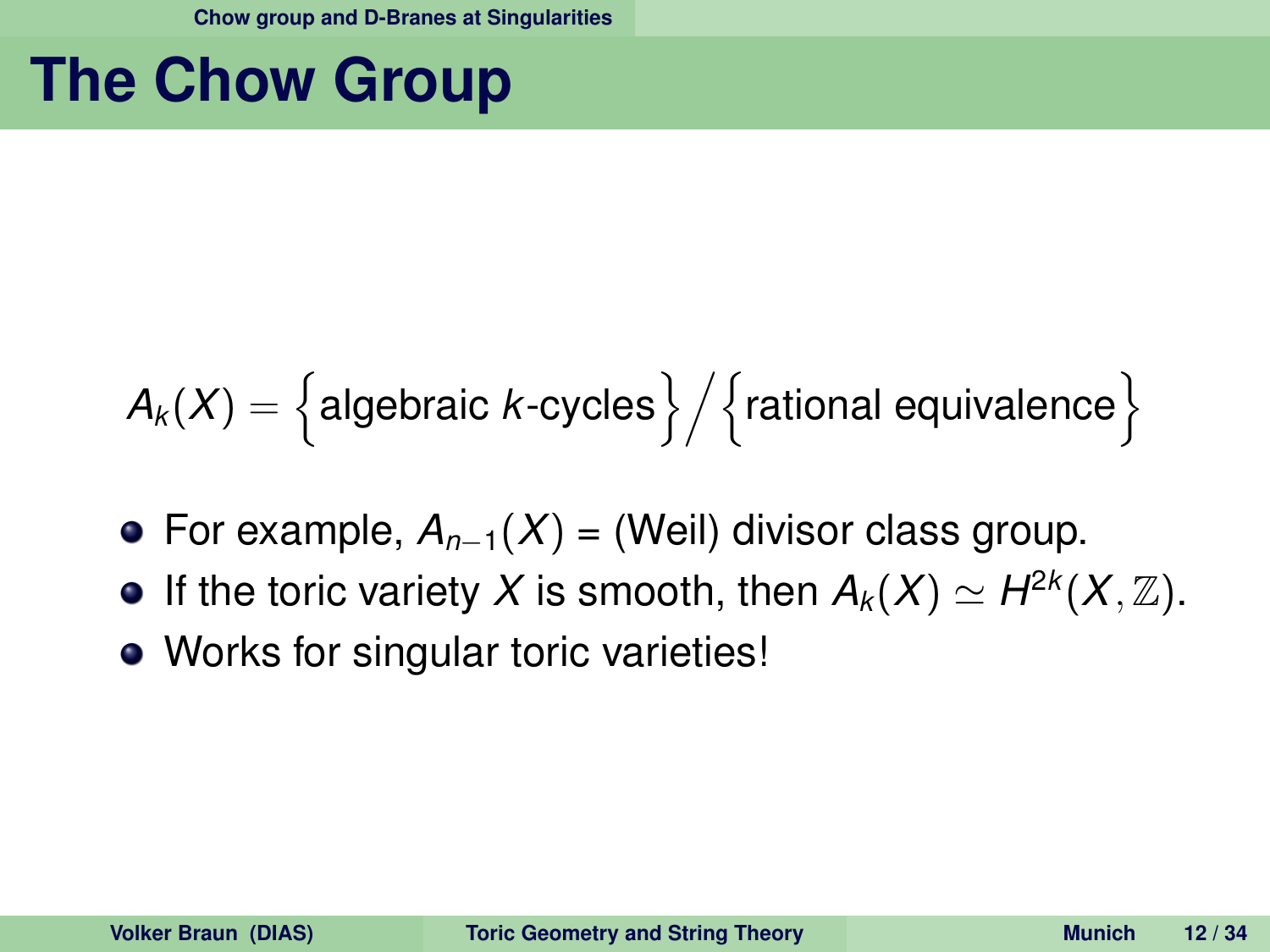# **Engineering Singularities**

Let's construct a Calabi-Yau variety with singularities. Idea:

- Start with 4-d toric variety with curve *C* of singularities.
- <span id="page-12-0"></span>Calabi-Yau hypersurface *D* intersects *C* in some number *C* · *D* of points.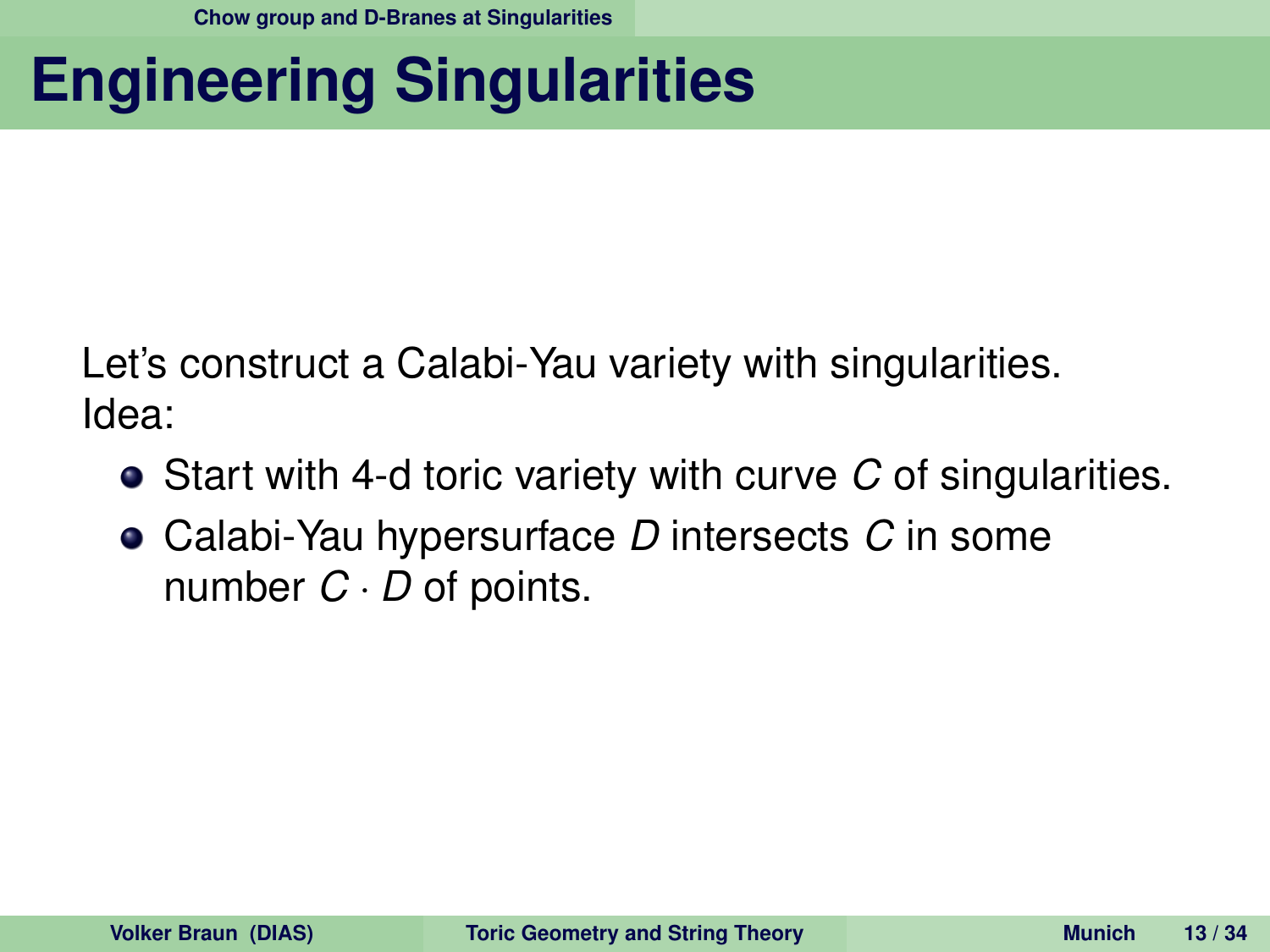# **A Singular Toric Variety**

The weighted projective space  $\mathbb{P}^4_{11133}$  has a curve of  $\mathbb{Z}_3$ orbifold singularities:

```
sage: v = matrix([[ 1, 0, 0, 0],[ 0, 1, 0, 0],
... [ 0, 0, 1, 0],[ 0, 0, 0, 1],
... [-1,-1,-3,-3]])
sage: Nabla = LatticePolytope(v.transpose())
sage: fan = FaceFan(Nabla)
sage: [ cone.rays() for cone in fan(3)
... if not cone.is_smooth() ]
[N(1, 0, 0, 0), N(0, 1, 0, 0), N(-1, -1, -3, -3))]
```
#### **Definition (Smooth cone)**

- the rays generate all integral points.
- <span id="page-13-0"></span>Equivalently, the torus orbit contains no singularities.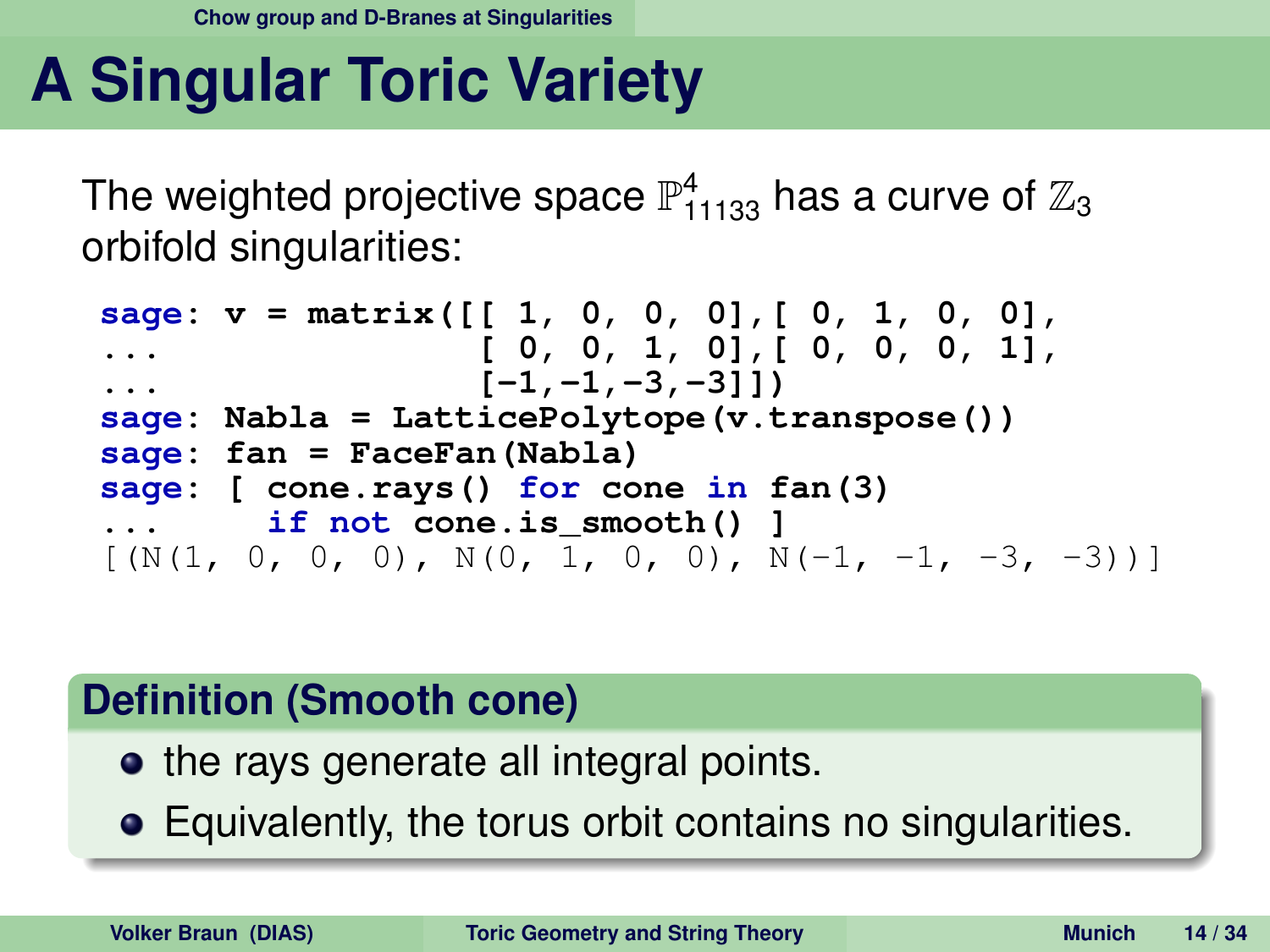**[Chow group and D-Branes at Singularities](#page-14-0)**

### **The Hilbert Basis of a Cone**



#### The singular 3-cone of the 4-d fan:

```
sage: C = Cone([ (1, 0, 0, 0), (0, 1, 0, 0), (-1, -1, -3, -3)])sage: C.Hilbert_basis()
(N(-1, -1, -3, -3), N(0, 1, 0, 0), N(1, 0, 0, 0), N(0, 0, -1, -1)
```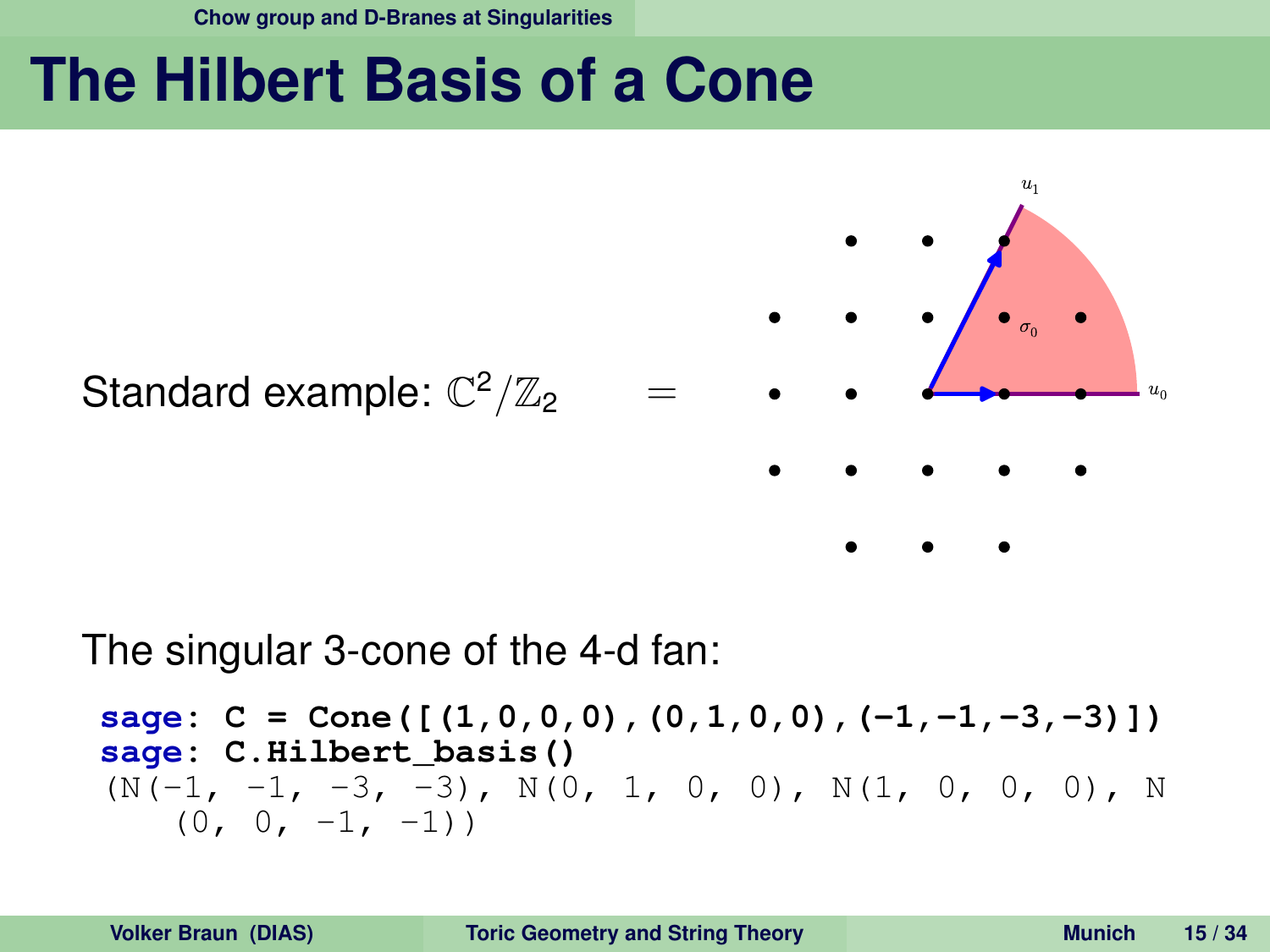<span id="page-15-0"></span>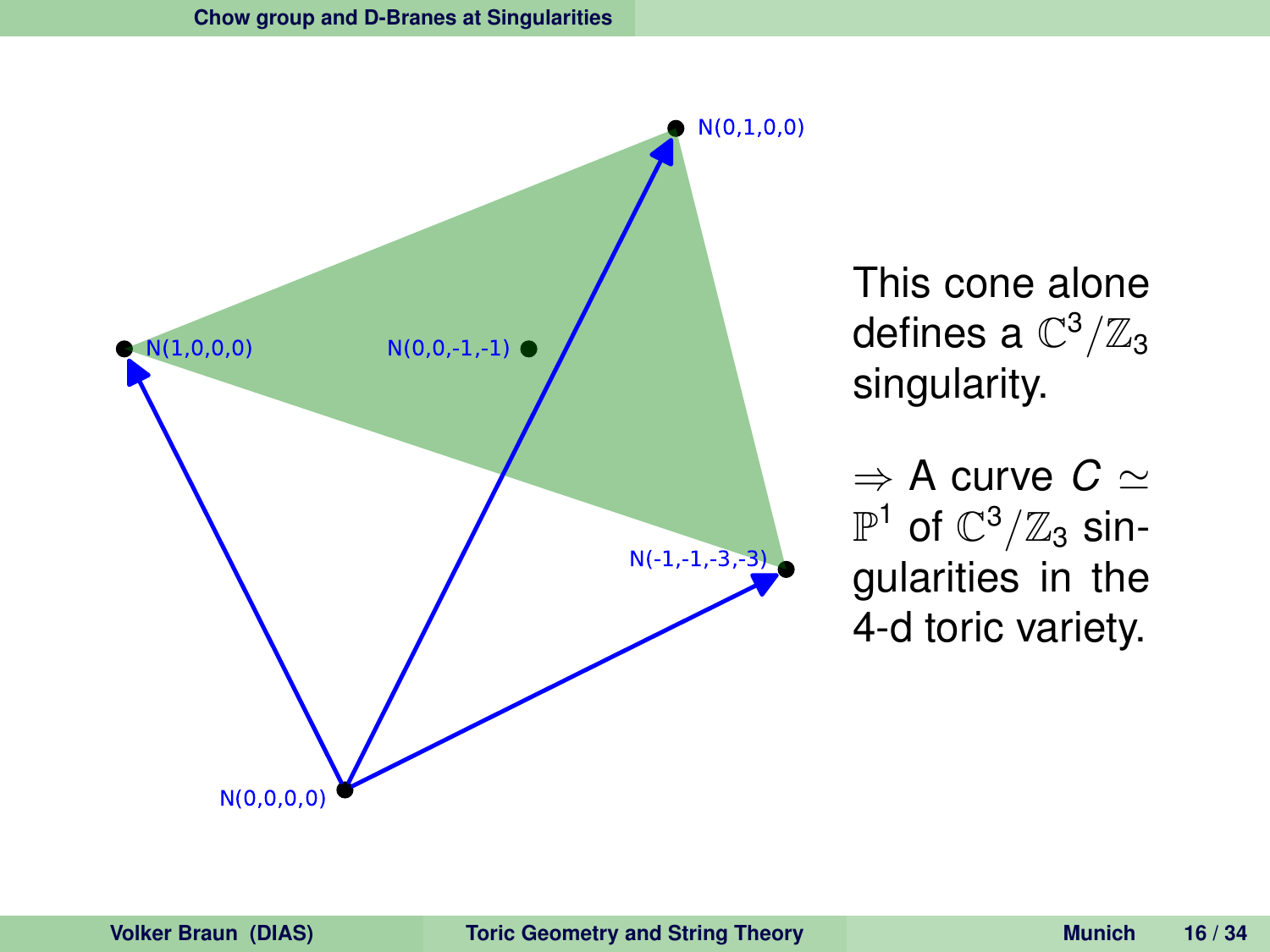# **Naive Intersection Computation**

How often does *C* intersect the Calabi-Yau hypersurface *D*?

Use description of *H* • (*X*) as quotient by Stanley-Reisner ideal:

<span id="page-16-0"></span>
$$
H^{\bullet}(X,\mathbb{Q})\simeq \mathbb{Q}[z_0,\ldots,z_d]/(SR+L)
$$

where

- *SR* is the Stanley-Reisner ideal, and
- *L* is the ideal of linear equivalences.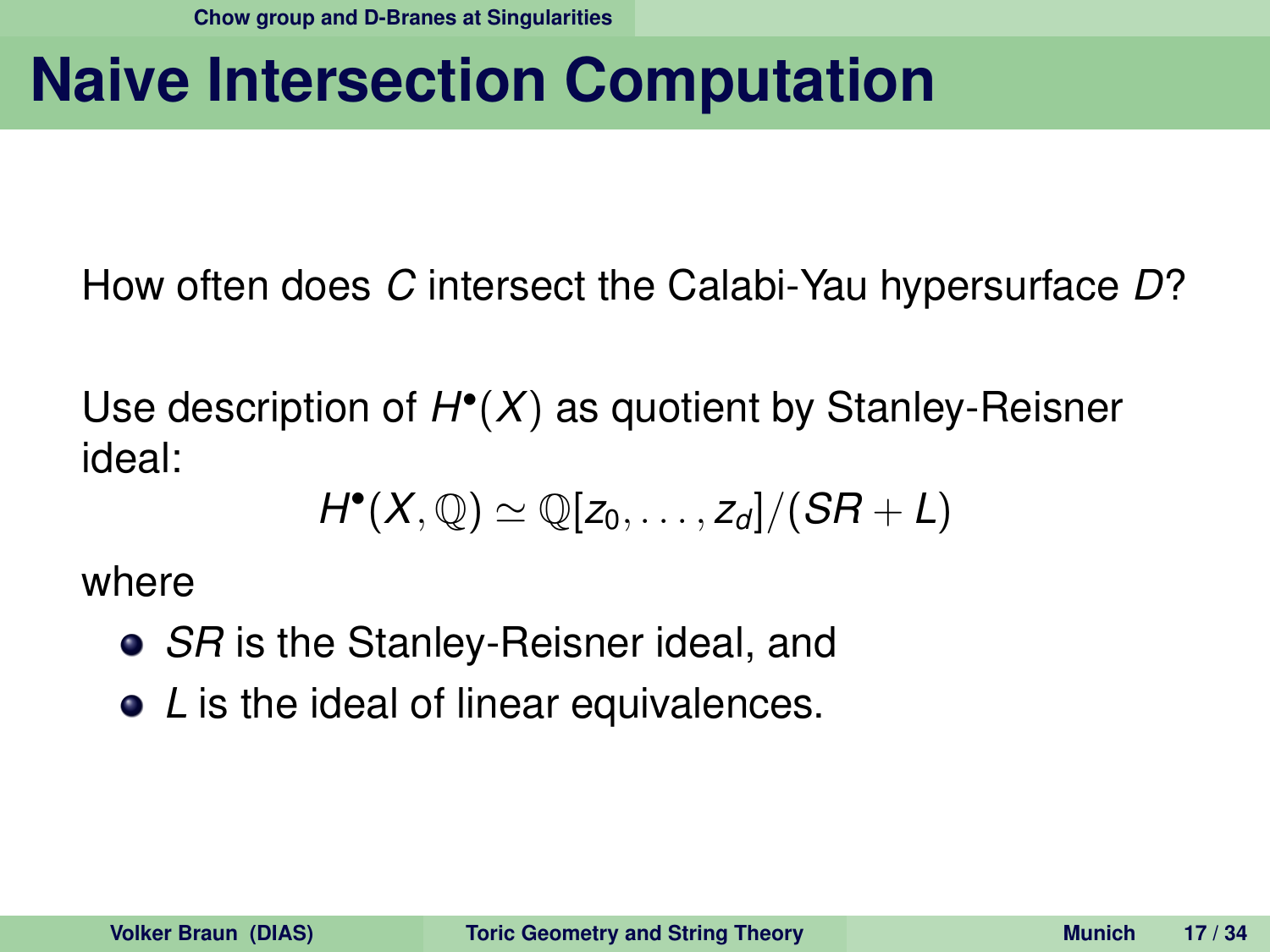# **Naive Intersection Computation cont'd**

```
sage: P = ToricVariety(fan) # P^{11133}
sage: P.cohomology_basis()
((1),), ((z4),), ((z4^2),), ((z4^3),), ((z4^4),))sage: D = -P.K() # anticanonical divisor
sage: H = P.cohomology_ring()
sage: H(D) * H(C)
[9 \times 24^{\wedge}4]sage: P.integrate( H(D) * H(C) )
1
```
#### **Attention**

<span id="page-17-0"></span>Wrong! A variety with orbifold singularities does not have (integer) Poincaré duality!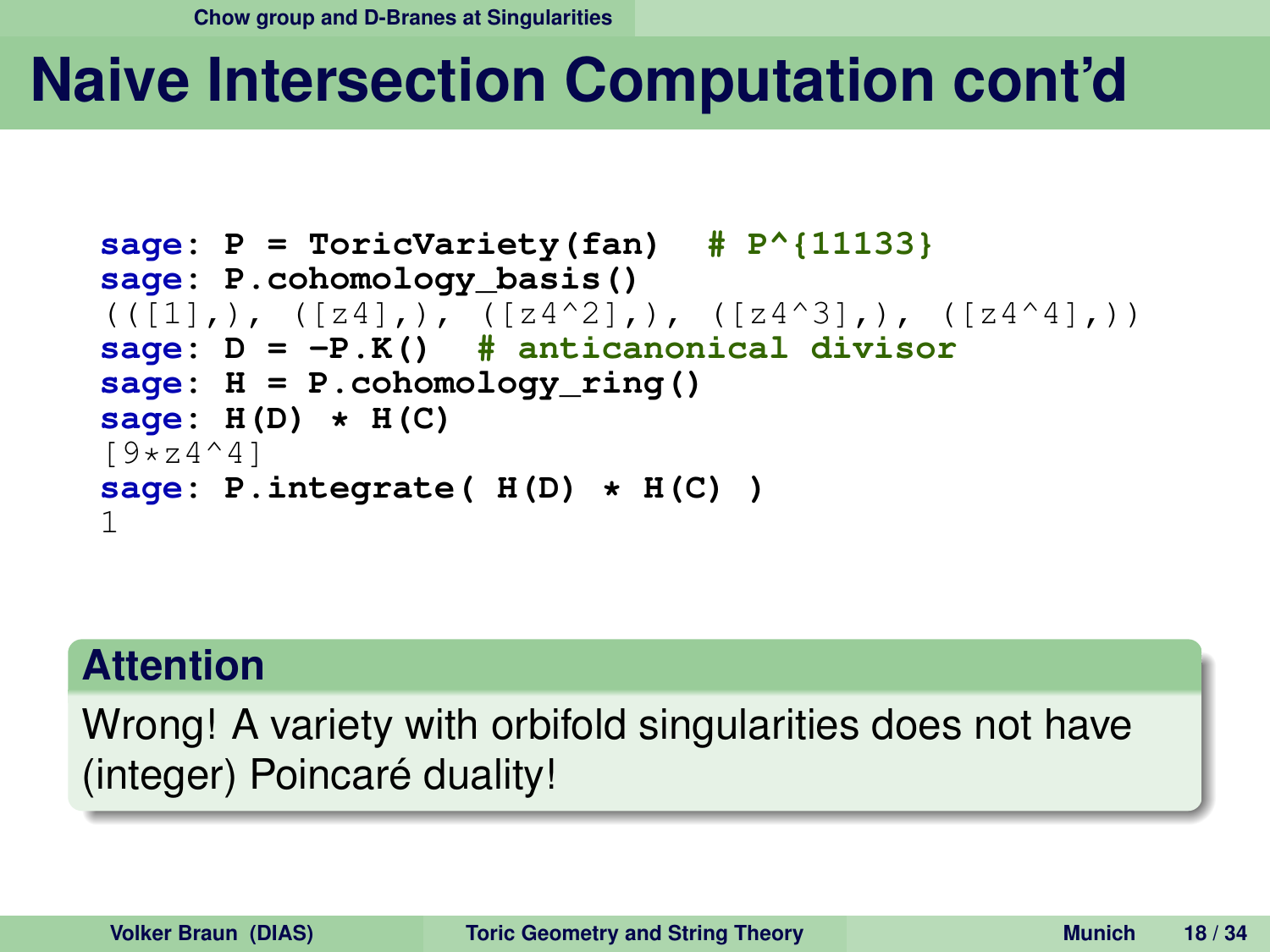# **Intersections in the Chow Group**

In fact, the correct intersection number is  $C \cdot D = 3$ .

The correct intersection number can be computed using Chow homology, without resorting to Poincaré duality:

```
sage: P = ToricVariety(fan) # P^{11133}
sage: D = -P.K() # anticanonical divisor
\texttt{stage}: A = P.Chow group()sage: A.degree()
(Z, Z, Z, Z, Z)
sage: A(D)
( 0 | 0 | 0 | 9 | 0 )
sage: A(C)
( 0 | 1 | 0 | 0 | 0 )
sage: A(C).intersect_with_divisor(D)
( 3 | 0 | 0 | 0 | 0 )
sage: A(C).intersect_with_divisor(D).count_points()
3
```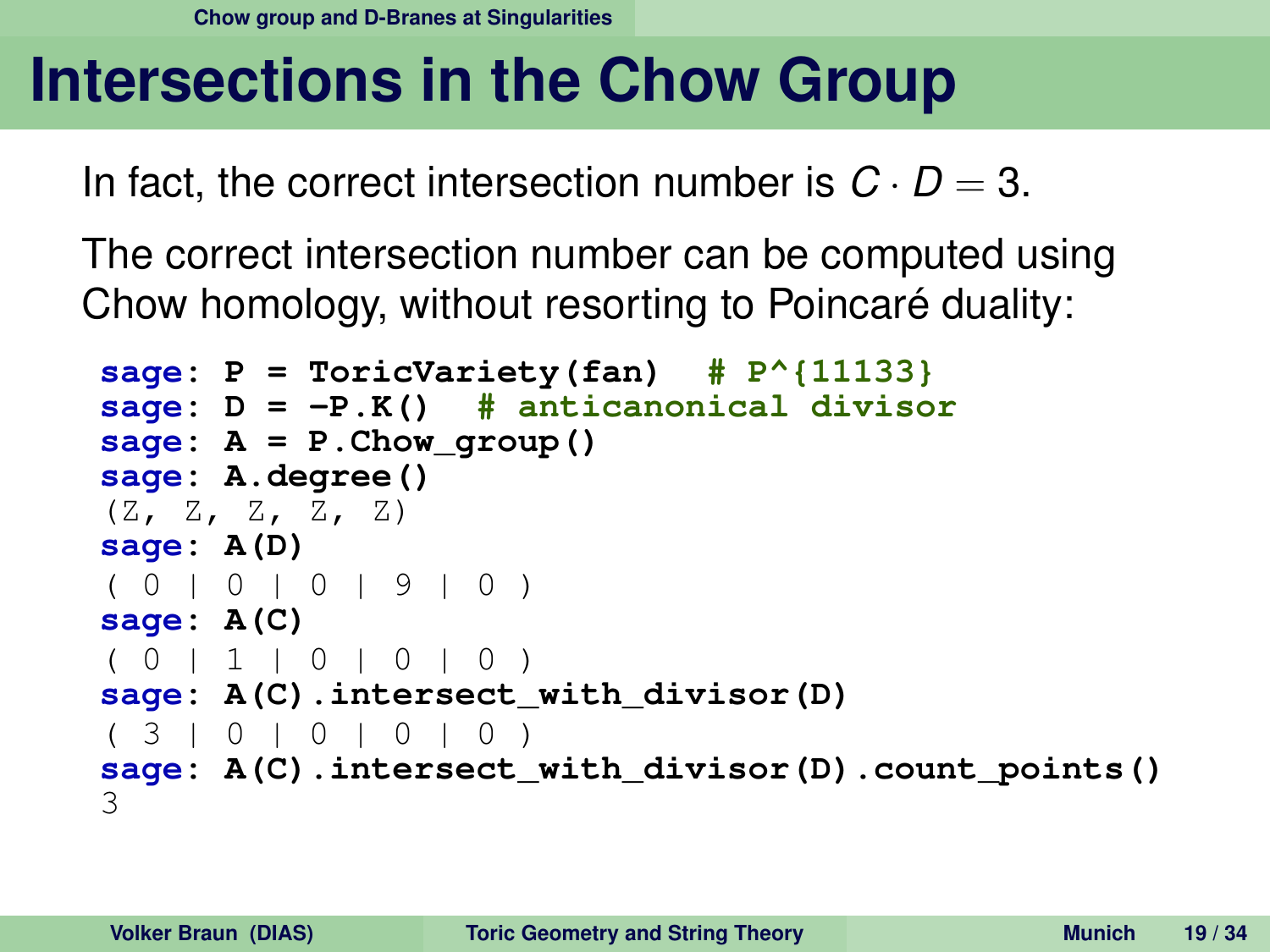### **[Chow group and D-Branes at Singularities](#page-10-0)**

### **[F-Theory and Discrete Wilson Lines](#page-19-0)**

### <span id="page-19-0"></span>**[Landscaping](#page-31-0)**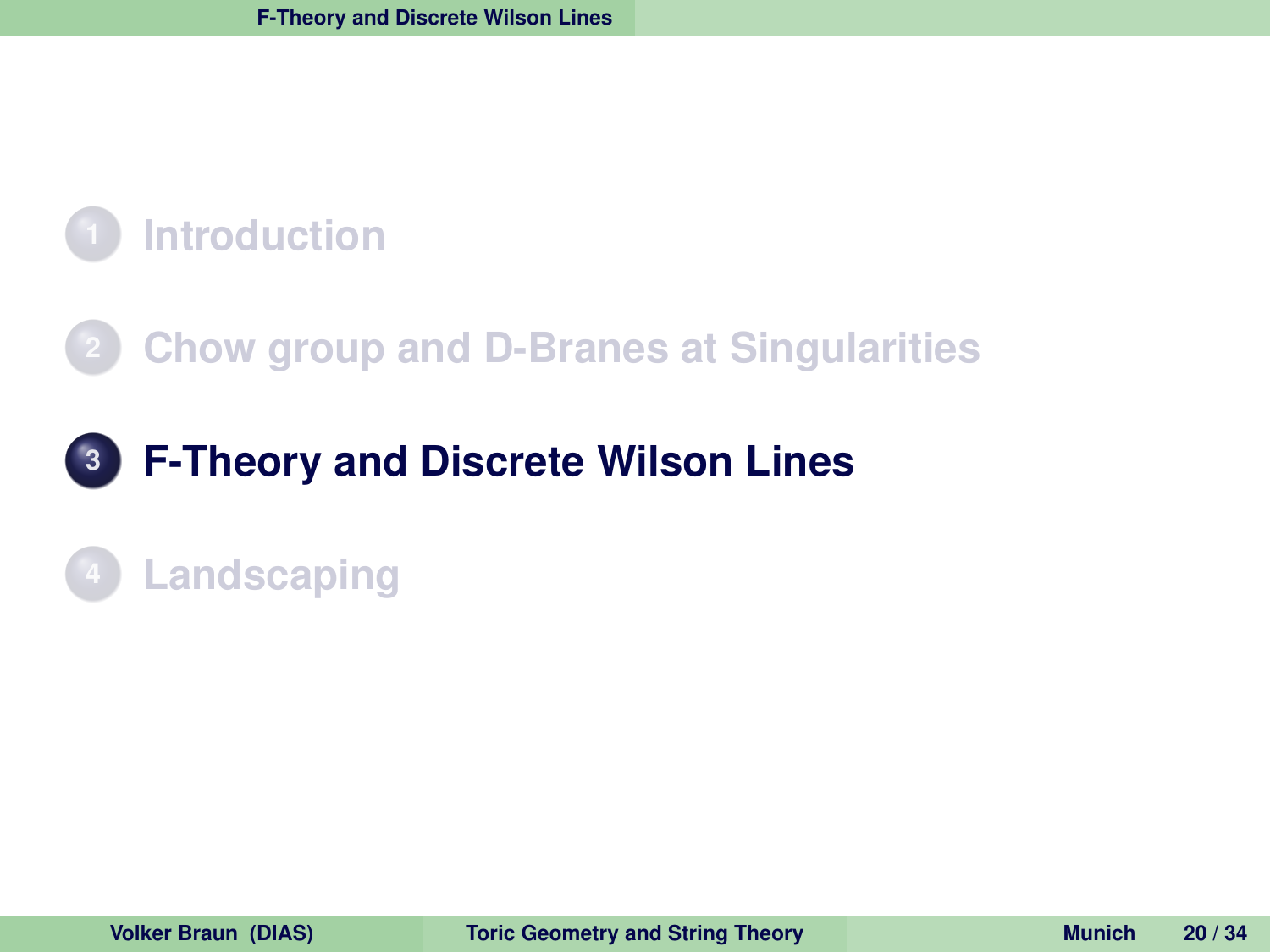# **F-Theory**

F-theory compactification requires an elliptic fibration with

- *X* a 4-d Calabi-Yau variety, and
- *B* a 3-d variety.

The discriminant

$$
\Delta = \bigcup_i D_i \quad \subset B
$$

is where the fiber differs from *T* 2 .

Kodaira type of discriminant  $=$  (local) gauge group.

<span id="page-20-0"></span>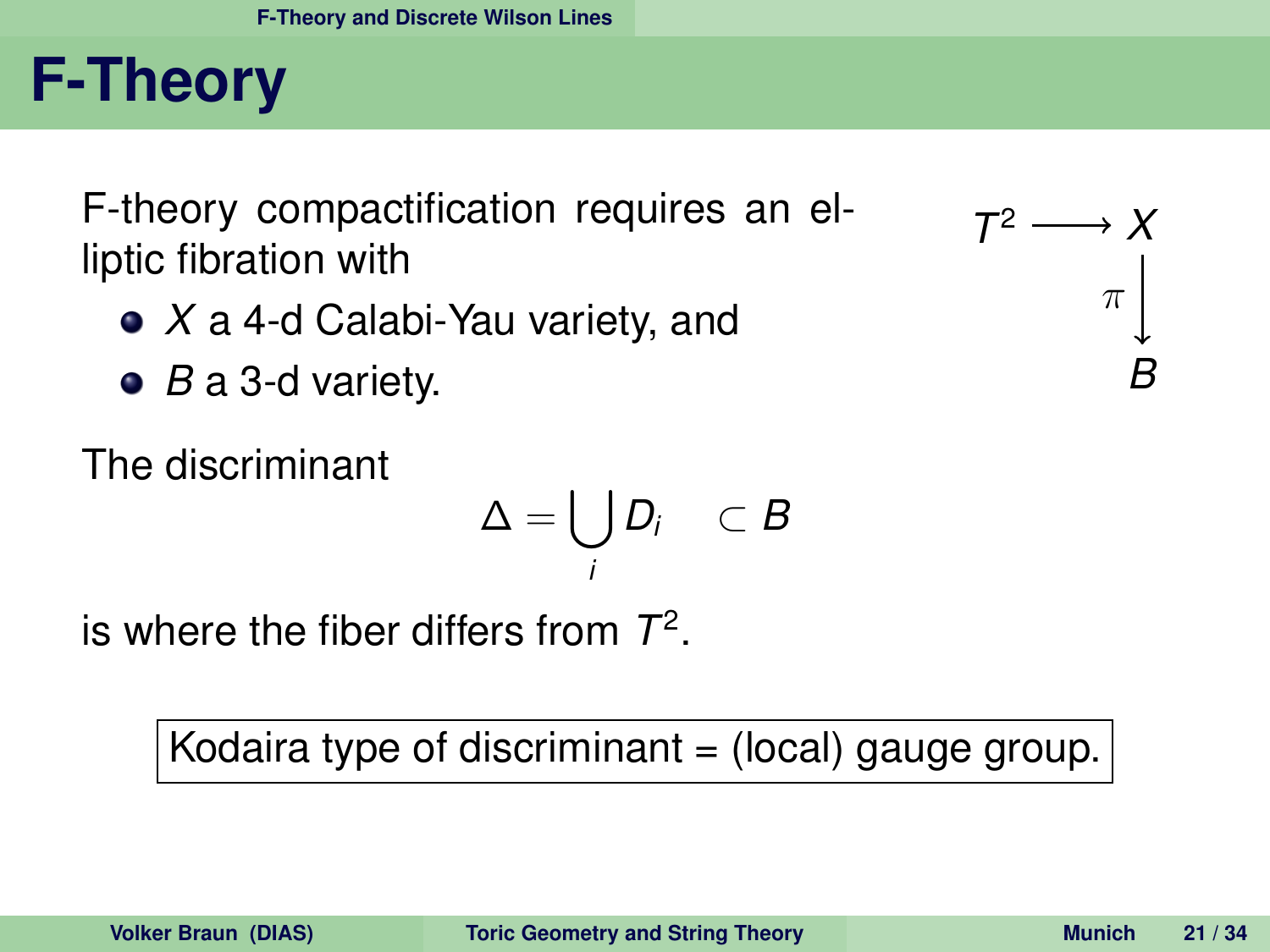## **Surfaces with Fundamental Groups**

The actual low energy gauge group depends on more (global) data.

- "split" vs. "non-split" discriminant.
- **•** Discrete Wilson lines if  $\pi_1(D_i) \neq 1$ .
- For example: Enriques surface =  $K3/\mathbb{Z}_2$ .

Naive idea: Take quartic in  $B = \mathbb{P}^3_{[x_0:x_1:x_2]}$  and divide out  $\mathbb{Z}_2,$ acting freely on the quartic. Does not work!

#### <span id="page-21-0"></span>Enriques surfaces are not free quotients of quartics.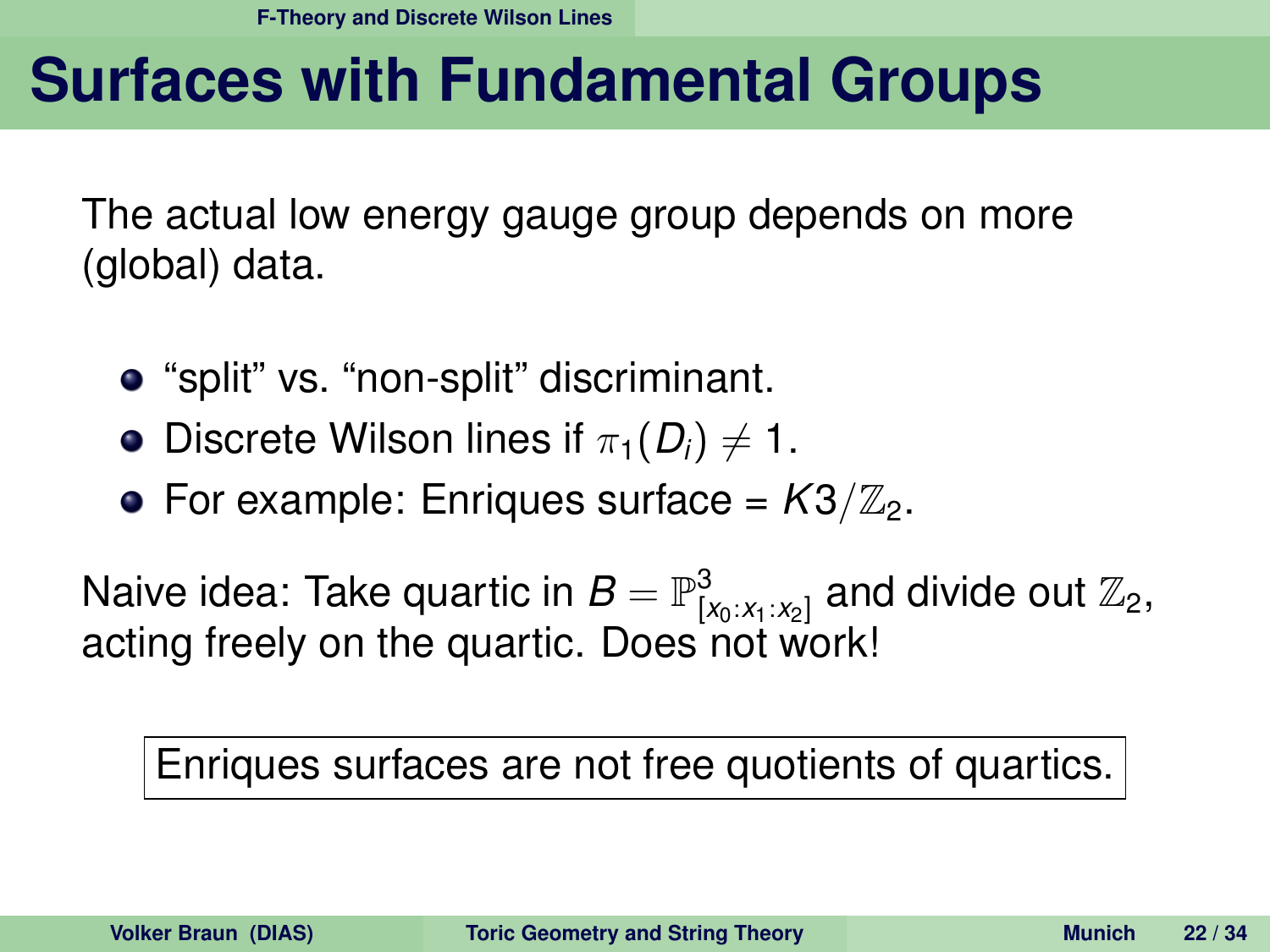## **An Enriques Surface**

Let S be a quartic invariant under the  $\mathbb{Z}_4$  action

$$
g:\mathbb{P}^3\to\mathbb{P}^3,\quad \left[x_0:x_1:x_2:x_3\right]\mapsto \left[x_0:ix_1:i^2x_2:i^3x_3\right]
$$

Projects out the (0, 2)-form on the quartic:

<span id="page-22-0"></span>
$$
\Omega^{(2,0)} = \oint \frac{\epsilon^{ijk\ell}x_i\,dx_j\wedge dx_k\wedge dx_\ell}{q(x_0,x_1,x_2,x_3)}
$$

- Curves of  $\mathbb{Z}_2$  fixed points in  $\mathbb{P}^3$ .
- *S/Z<sub>4</sub>* is a singular Enriques surface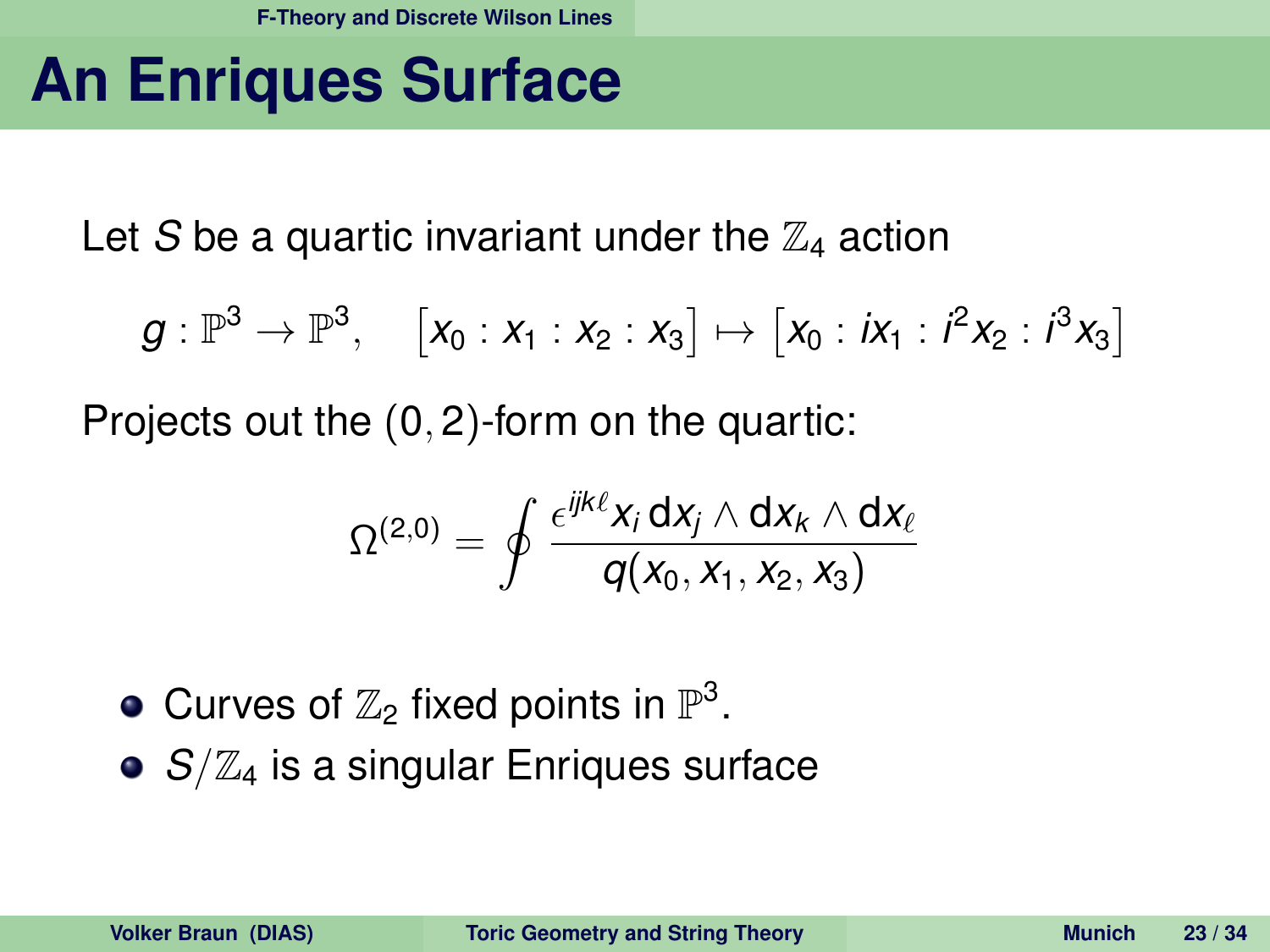## **Toric Version**

<span id="page-23-0"></span>

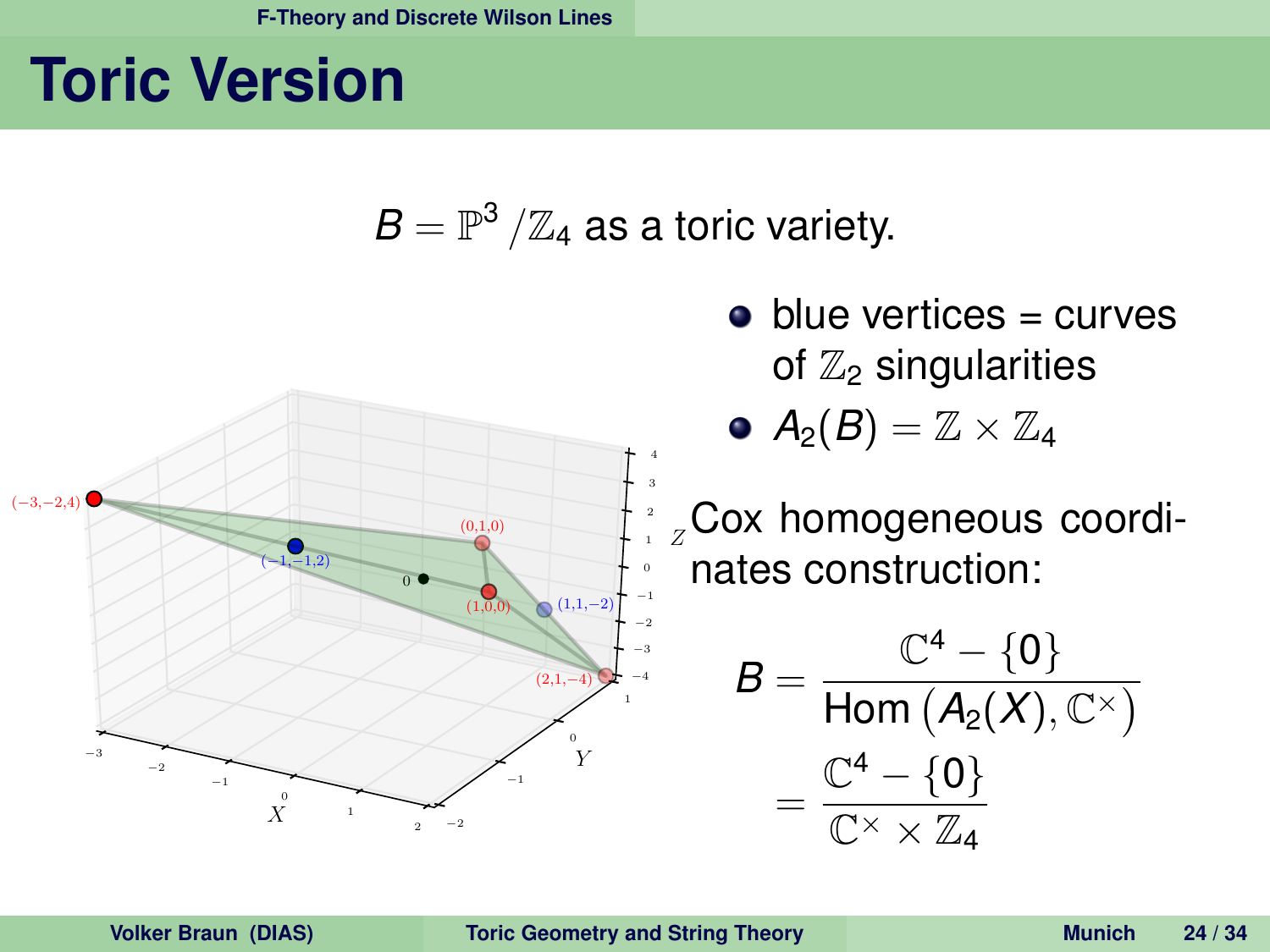# **Toric Version**

### Resolution  $\hat{B}$  of  $\mathbb{P}^3/\mathbb{Z}_4$ .



- Not crepant.
- Reflexive polytope.
- Proper transform  $\hat{D}$  of singular Enriques *D* is smooth.
- <span id="page-24-0"></span>Origin + 18 points.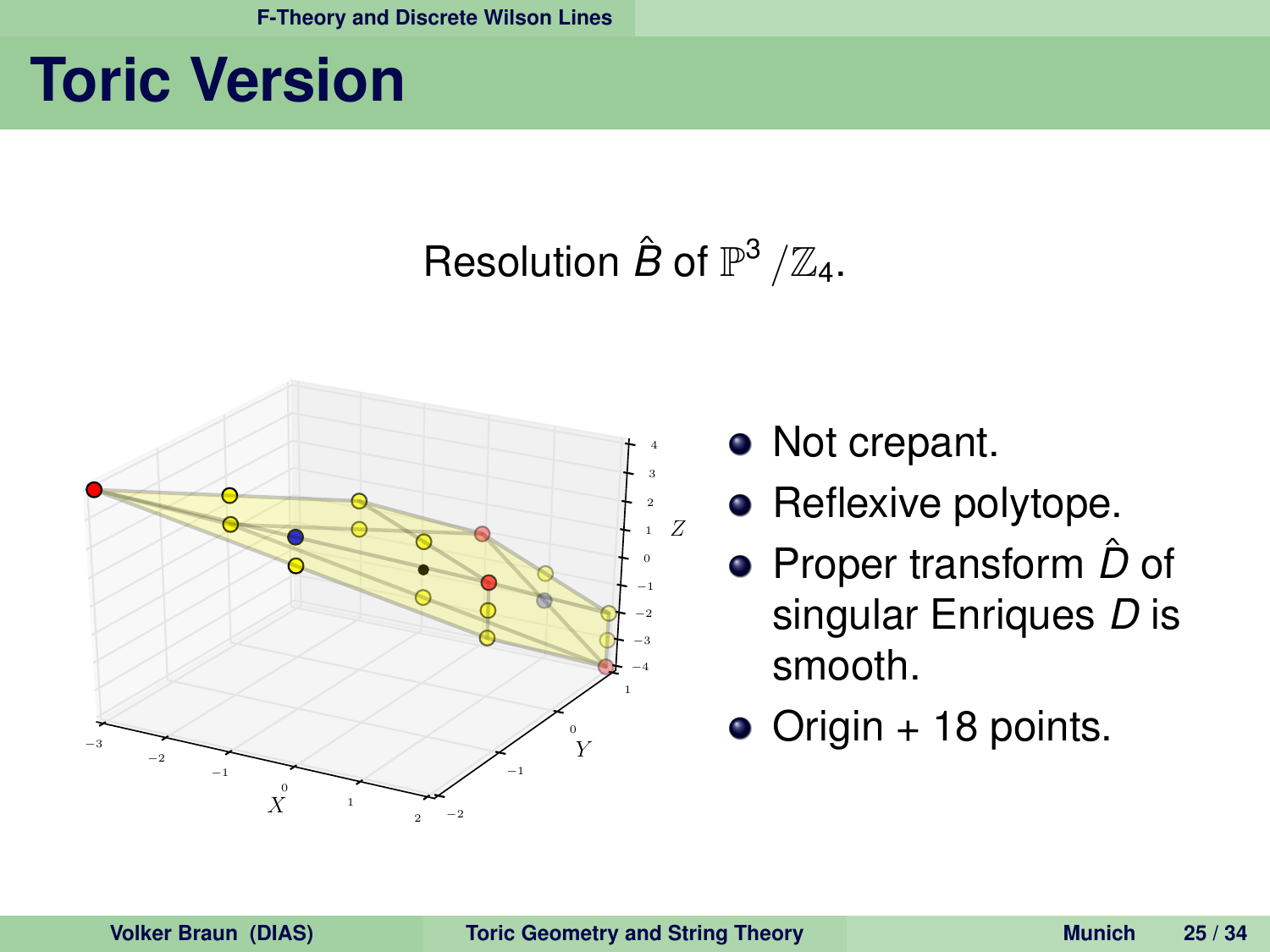### **Divisors on the Resolution**

Homogeneous coordinates  $\hat{z}_0, \ldots, \hat{z}_{17}$  of  $\hat{B}$ .

$$
\begin{aligned}[t] - \mathcal{K}_{\hat{B}} &= \sum_{i=0}^{17} \, V(\hat{z}_i) \\ \hat{D} &=& 4 \, V(\hat{z}_0) + 2 \, V(\hat{z}_4) + 4 \, V(\hat{z}_6) + 3 \, V(\hat{z}_7) + \\ &\quad 3 \, V(\hat{z}_8) + 2 \, V(\hat{z}_9) + 2 \, V(\hat{z}_{10}) + 2 \, V(\hat{z}_{11}) + \\ &\quad V(\hat{z}_{12}) + 2 \, V(\hat{z}_{13}) + \, V(\hat{z}_{14}) \end{aligned}
$$

<span id="page-25-0"></span>• Kähler cone is 15-d cone spanned by 169 rays.  $\bullet$   $-K$ <sup> $\circ$ </sup>  $\circ$  *D* are on different faces of the Kähler cone.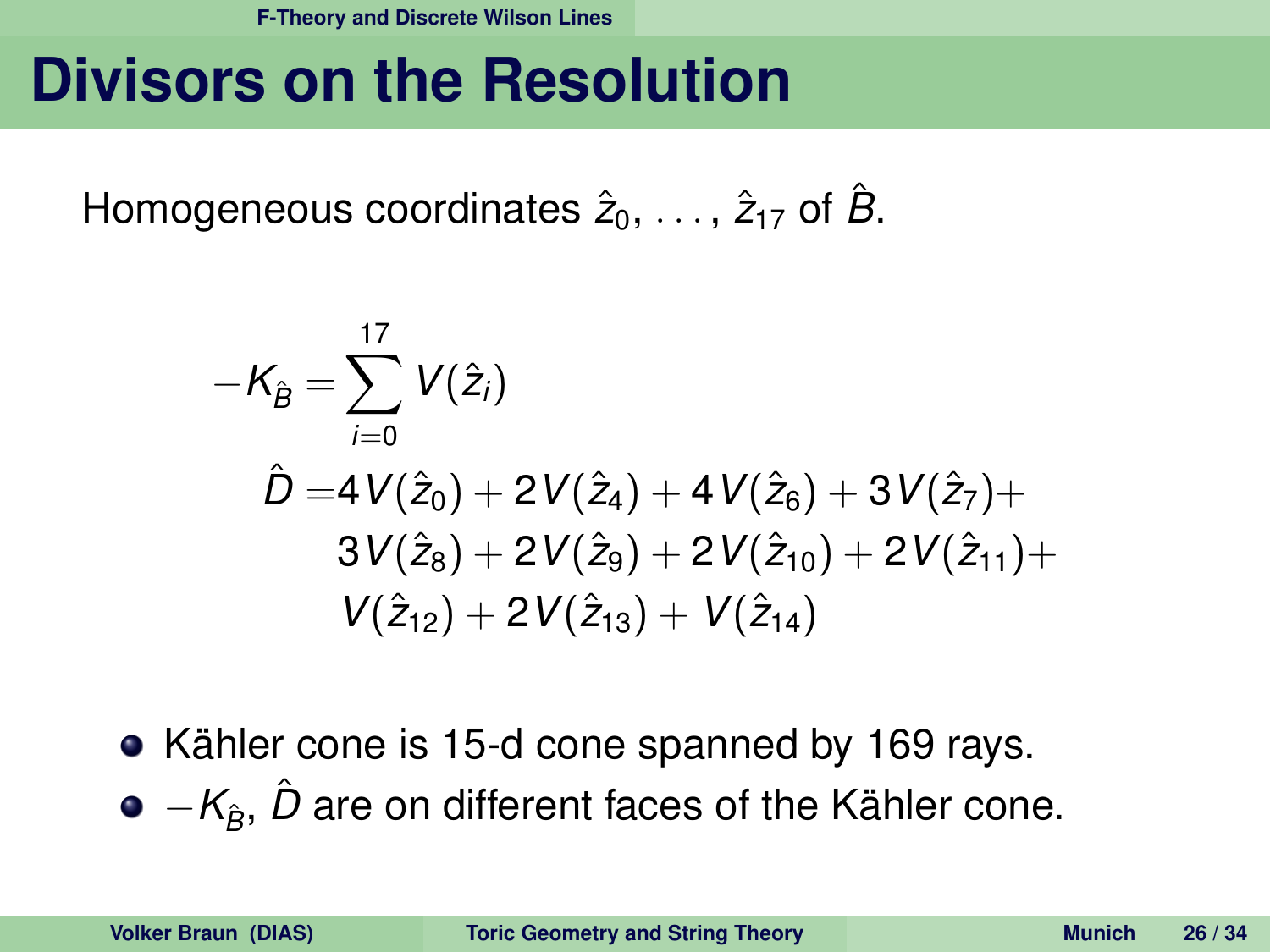### **Weierstrass Model**

Every elliptic fibration *Y* has a Weierstrass model

$$
W = \left\{ y^2 z = x^3 + a_1 xyz + a_2 x^2 z^2 + a_3 y z^3 + a_4 x z^4 + a_6 z^6 \right\}
$$
  

$$
\subset \mathbb{P} \left( \mathbb{O} + \mathbb{O}(-2K) + \mathbb{O}(-3K) \right)
$$

<span id="page-26-0"></span>"model" in the sense of the MMP: *W* is birational to *Y* and "simpler".

Since we don't have a particular elliptic fibration in mind: Just construct Weierstrass model on *B*ˆ.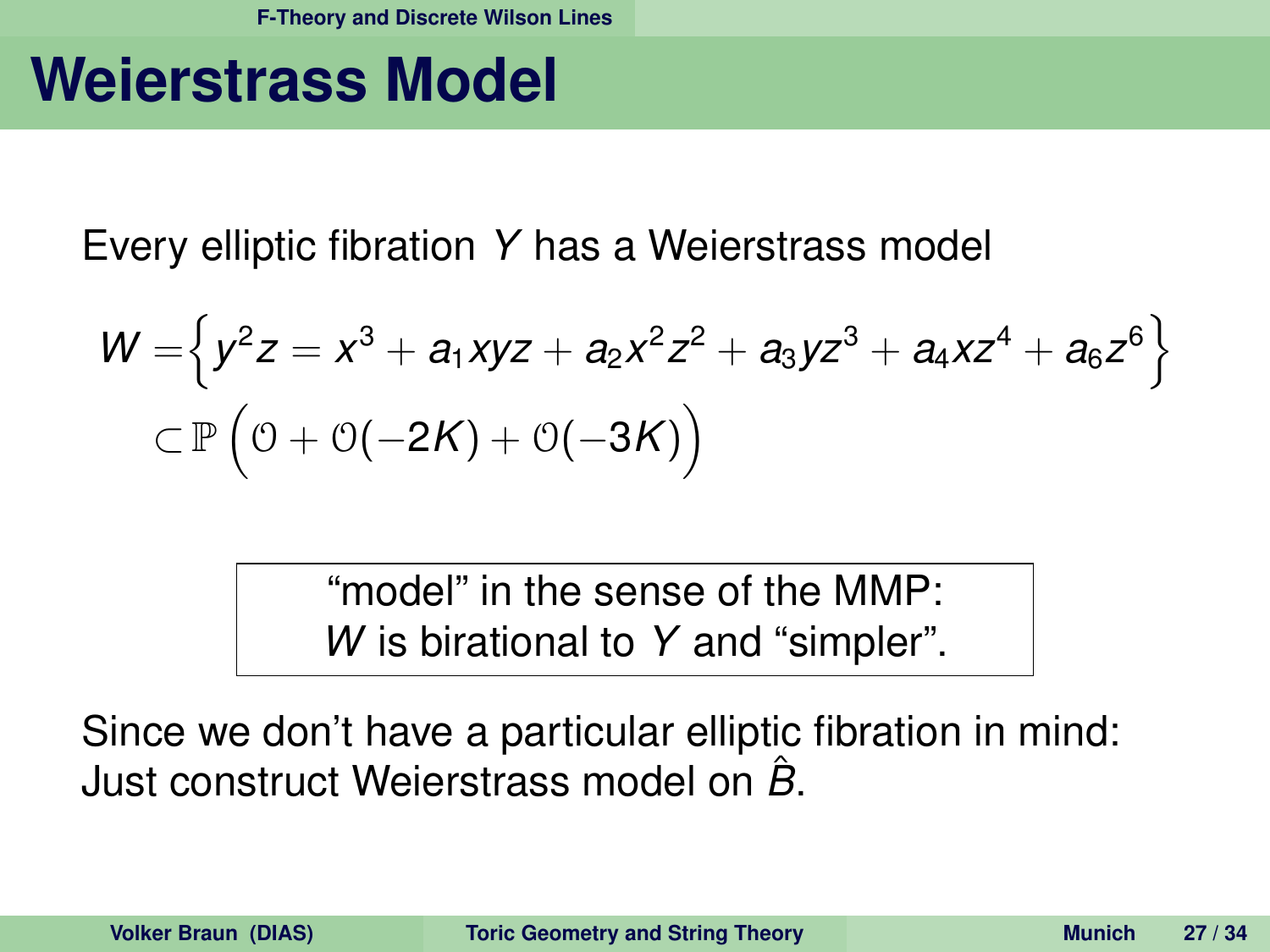### **Weierstrass Model cont'd**

$$
y^2z = x^3 + a_1xyz + a_2x^2z^2 + a_3yz^3 + a_4xz^4 + a_6z^6
$$

To make sense globally, must chose  $x \in \Gamma \cup (-2K)$ ,  $y \in \Gamma \cup (-3K)$ ,  $z \in \Gamma \cup \Rightarrow a_{\ell} \in \Gamma \cup (-\ell K)$ 

Gauge group depends on degree of vanishing of  $a_i$  along the Enriques surface  $\hat{D}$ .

<span id="page-27-0"></span> $\int$  $\left| \right|$  $\mathcal{L}$ There exists a suitable section for  $a_{\ell}$  vanishing to degree δ along *D*ˆ  $\mathcal{L}$  $\mathcal{L}$  $\int$  $\Leftrightarrow H^0(\, -\, \ell K - \delta \hat{D}) \neq 0$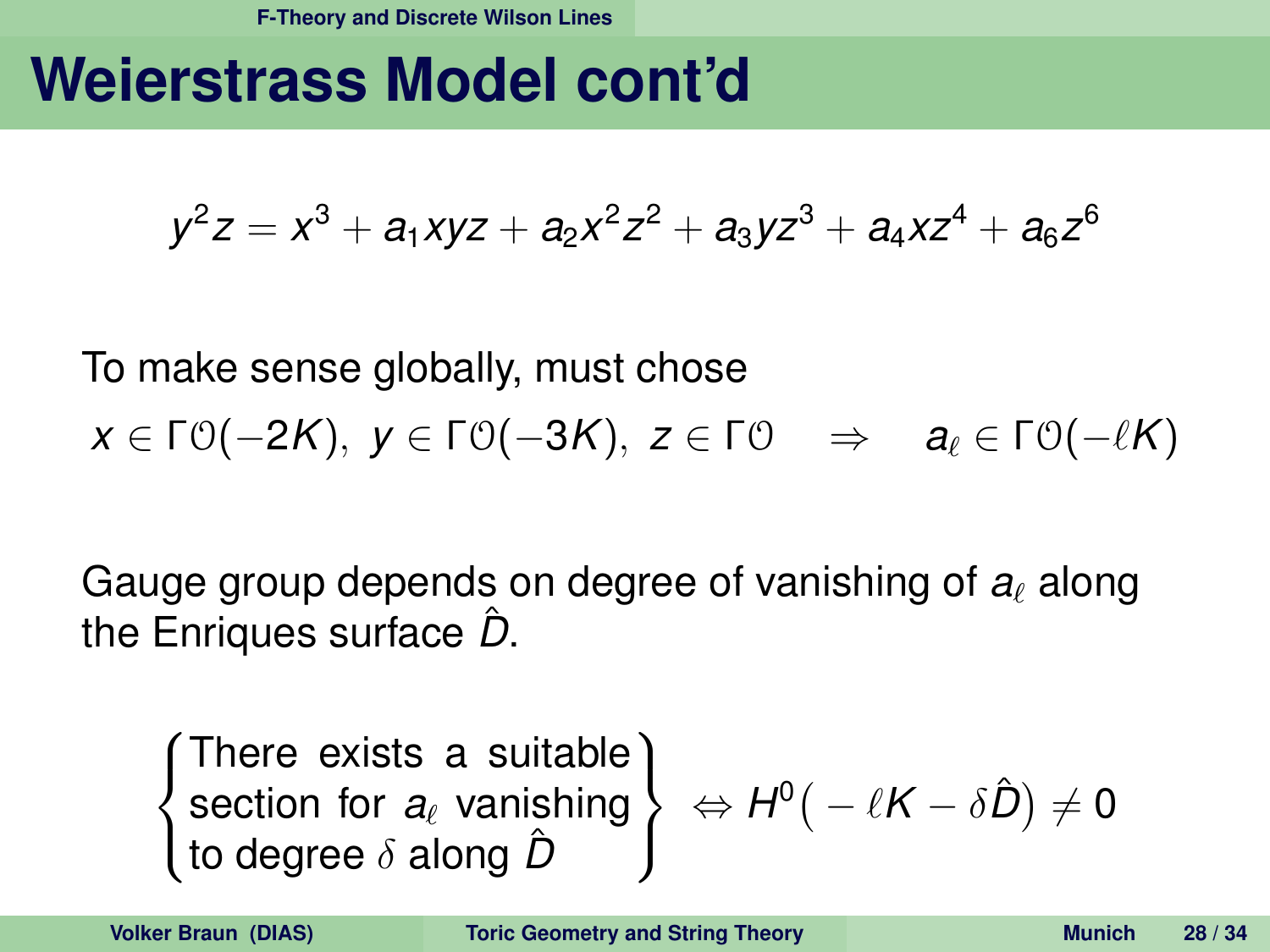# **The Smooth Enriques Surface in Sage**

<span id="page-28-0"></span>**sage: rays = [(-3,-2,4), (0,1,0), (1,0,0), (2,1,-4), (-1,-1,2), (1,1,-2), (-2,-1,2), (-2,-1,3), (-1,-1,1), (-1,0,1), (-1,0,2), (0,0,-1), (0,0,1) , (1,0,-2), (1,0,-1), (1,1,-1), (2,1,-3), (2,1,-2)] sage: cones = [(0,3,11), (0,6,11), (5,6,11), (3,5,11), (0,3,8), (3,13,8), (4,13,8), (0,4,8), (2,3,16), (2,17,16), (3,5,16), (5,17,16), (4,13,14), (2,4,14), (2,3,14), (3,13,14), (5,6,9), (1,5,9), (0,1,9), (0,6,9), (0,4,7), (4,10,7), (0,1,7), (1,10,7), (1,5,15), (5,17,15) , (1,2,15), (2,17,15), (4,10,12), (2,4,12), (1,10,12), (1,2,12)] sage: Bsmooth = ToricVariety(Fan(cones, rays)) sage: K = Bsmooth.K() sage: Dsmooth = Bsmooth.divisor([4, 0, 0, 0, 2, 0, 4, 3, 3, 2, 2, 2, 1, 2, 1, 0, 0, 0])**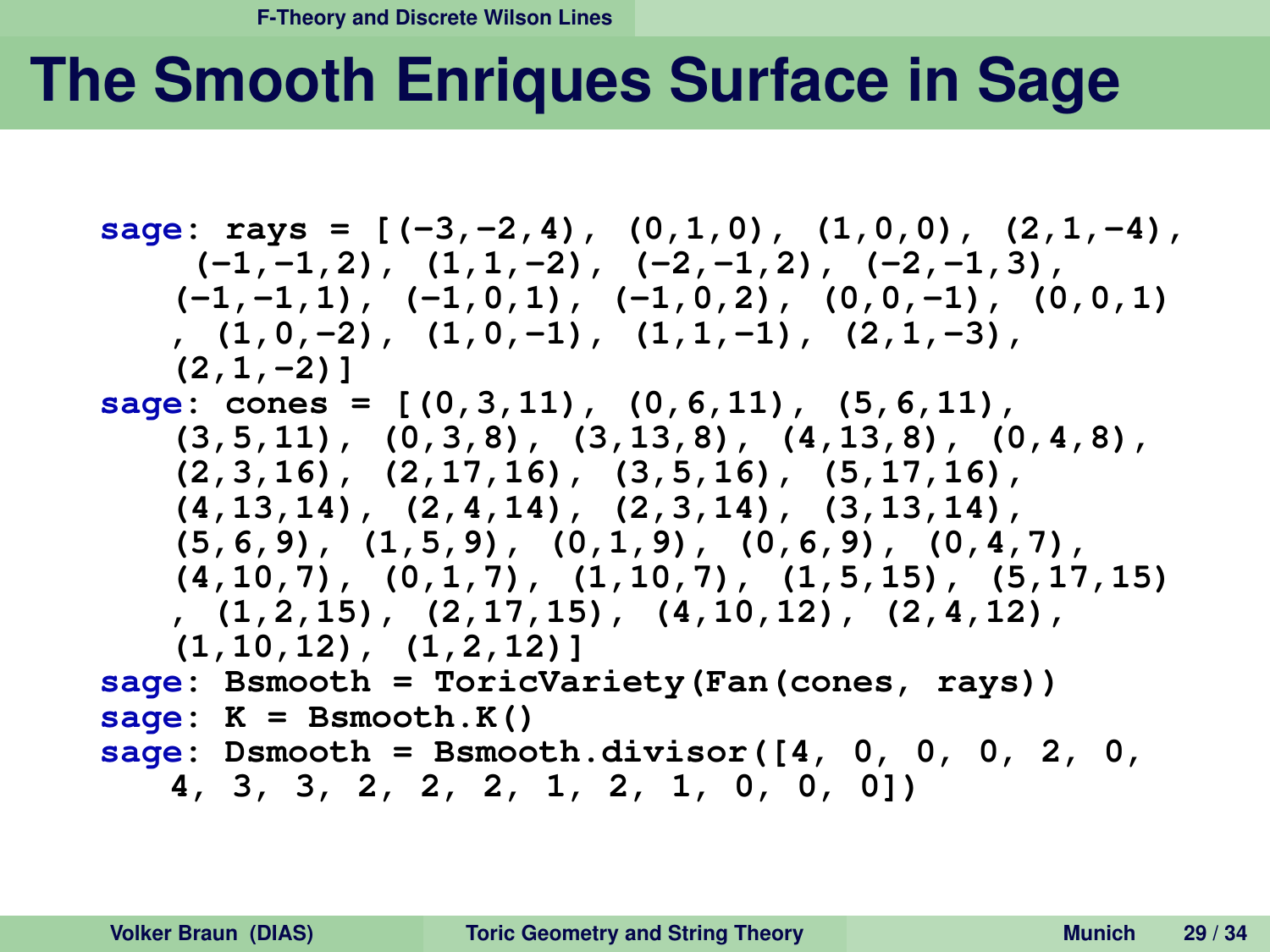# **Sheaf Cohomology in Sage**

For example, the sheaf cohomology groups of  $O(3D + 4K_b)$ are

```
sage: (3*Dsmooth+4*K).cohomology(dim=True)
(0, 0, 24, 0)
```
Compute a matrix whose entries are the relevant cohomology groups:

```
sage: matrix(ZZ, 5, 7, lambda d,l:
... len((-l*K-d*Dsmooth).sections()))
[ 1 9 35 91 189 341 559]
[ 0 0 2 18 60 140 270]
[ 0 0 0 0 3 27 85]
[ 0 0 0 0 0 0 4]
[ 0 0 0 0 0 0 0]
```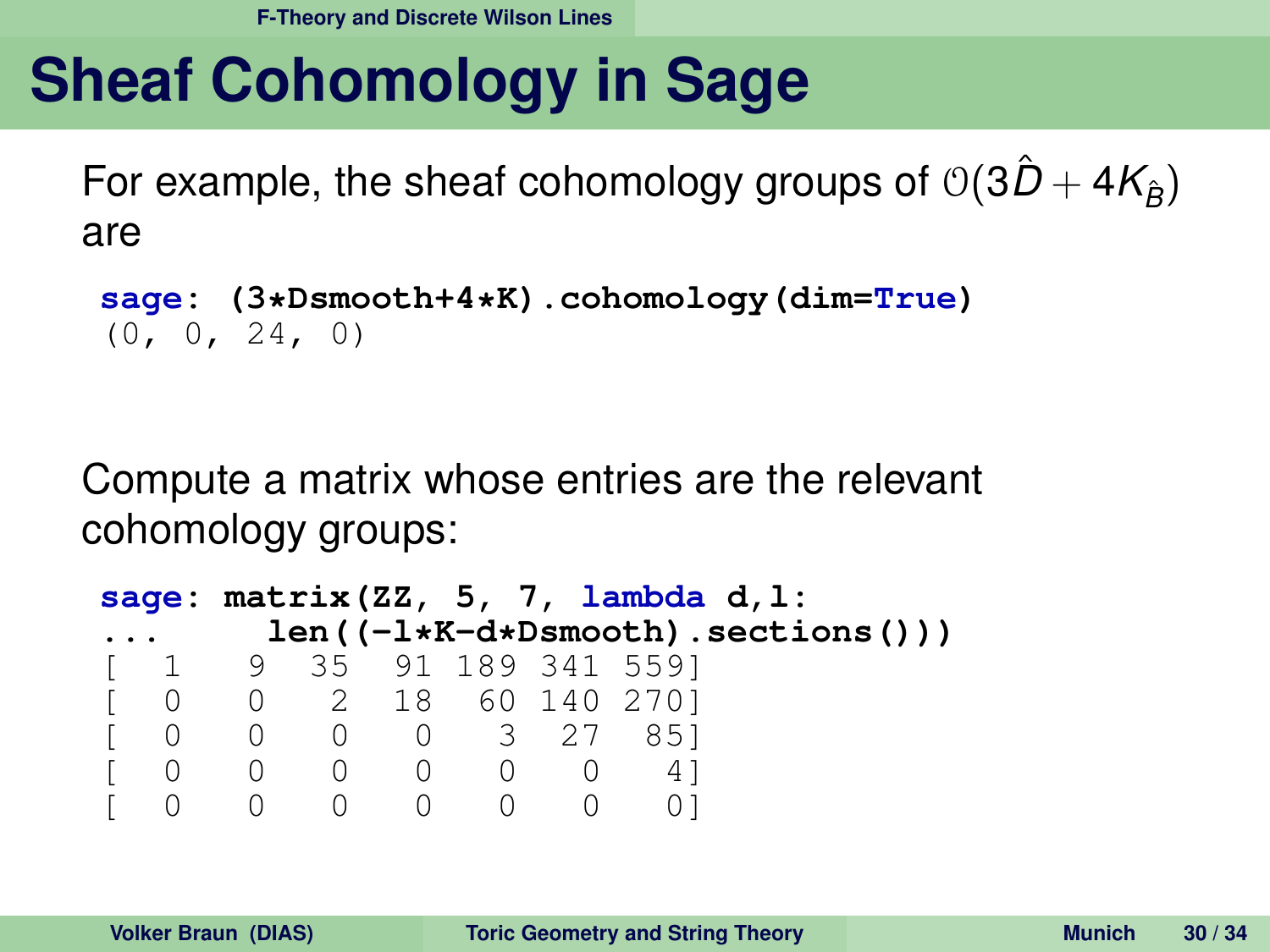### **Result**

$$
\begin{array}{c|cccccc} & \ell=1 & \ell=2 & \ell=3 & \ell=4 & \ell=5 & \ell=6 \\ \hline \delta=0 & 9 & 35 & 91 & 189 & 341 & 559 \\ \delta=1 & 0 & 2 & 18 & 60 & 140 & 270 \\ \delta=2 & 0 & 0 & 0 & 3 & 27 & 85 \\ \delta=3 & 0 & 0 & 0 & 0 & 0 & 4 \\ \delta \geq 4 & 0 & 0 & 0 & 0 & 0 & 0 \end{array}
$$

<span id="page-30-0"></span>**Table:** Number of sections of  $O(-\ell K_{\hat{D}} - \delta \hat{D})$ .

Comparing with Tate's table, we can have at most a *SU*(3) gauge group on the Enriques surface *D*ˆ .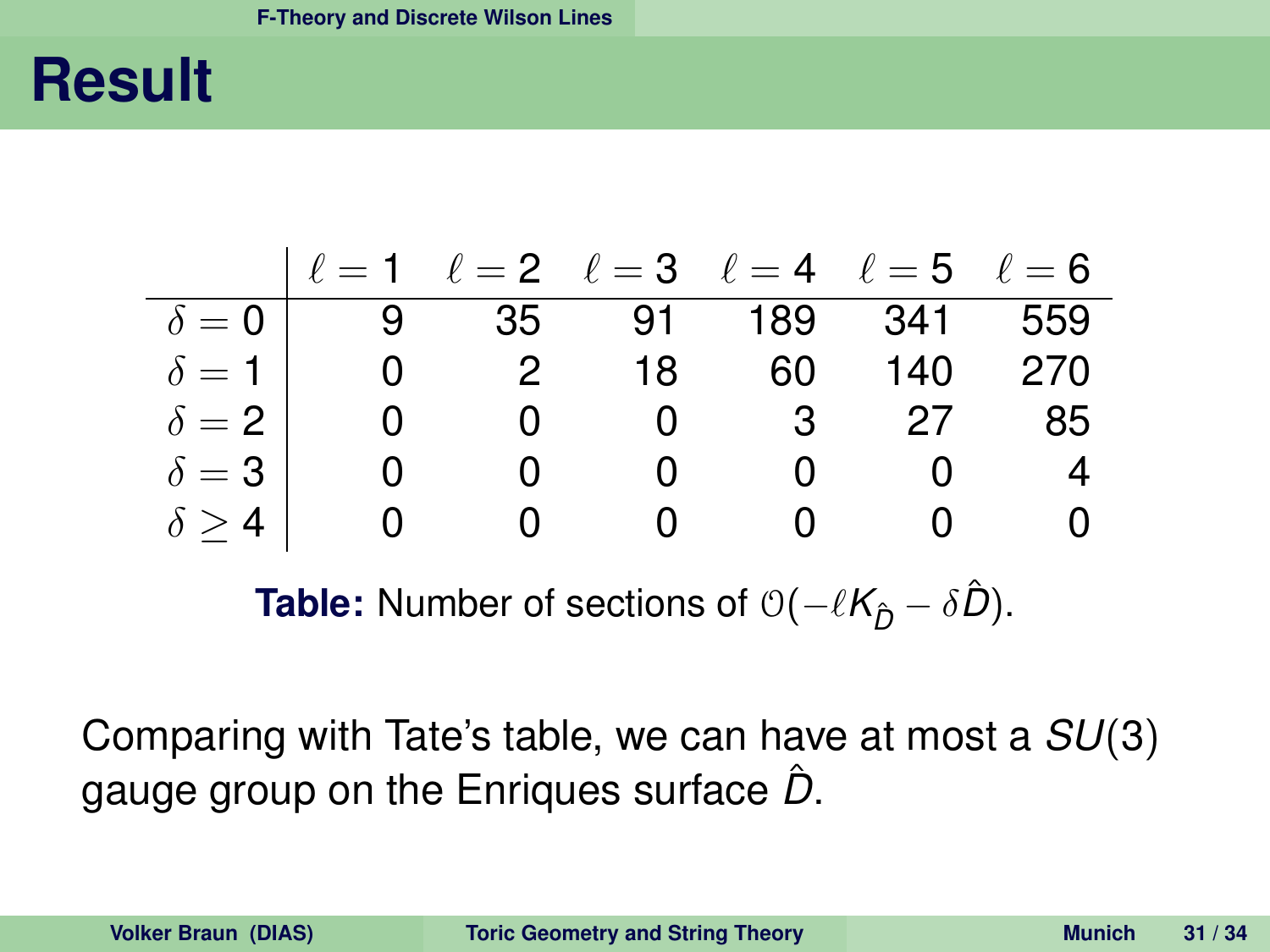### **[Chow group and D-Branes at Singularities](#page-10-0)**

### **[F-Theory and Discrete Wilson Lines](#page-19-0)**

### <span id="page-31-0"></span>**[Landscaping](#page-31-0)**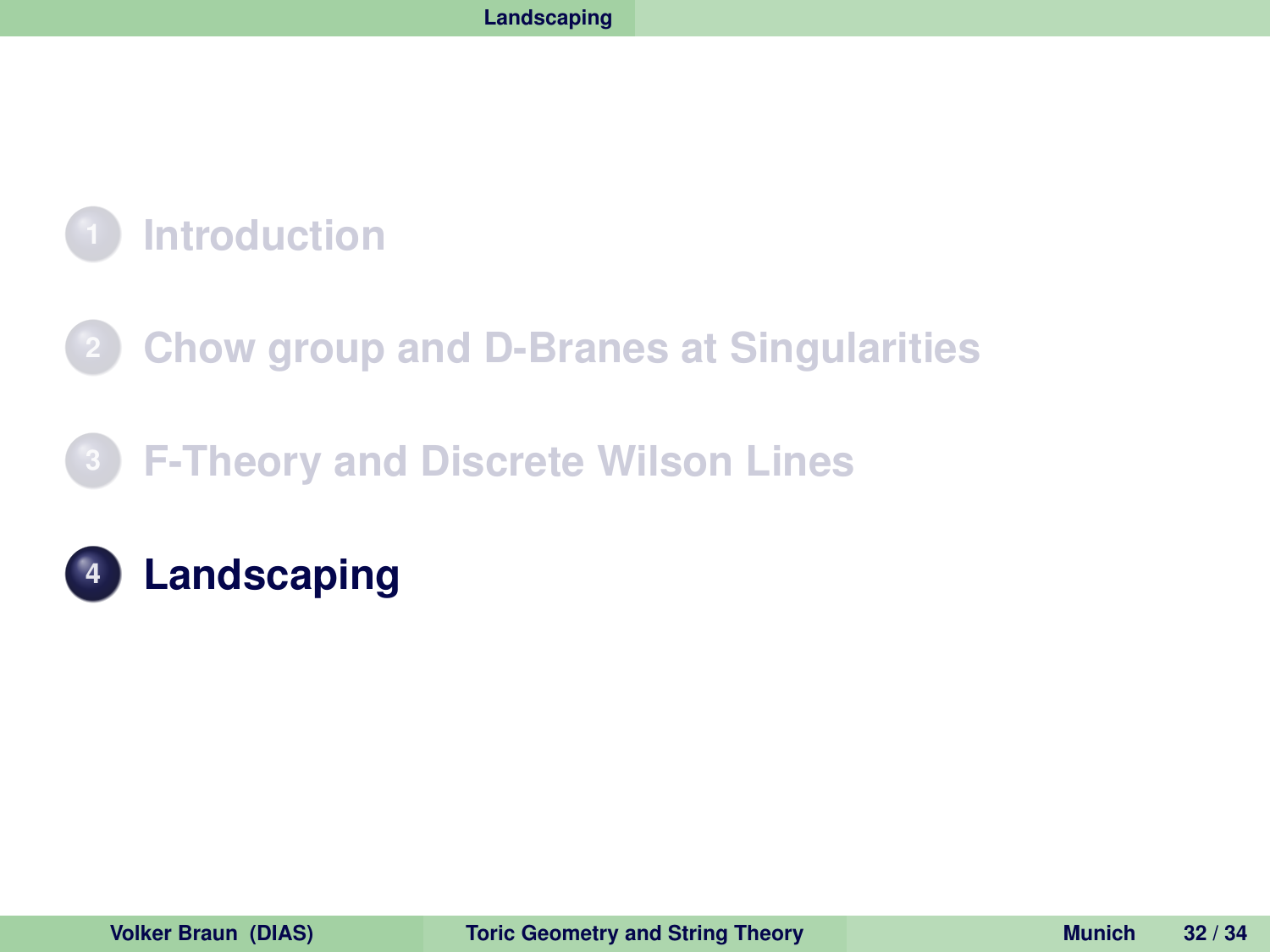### **Landscape**

#### **Exercise**

Repeat for all effective divisors in all toric 3-folds corresponding to reflexive polyhedra & find maximal possible gauge groups.

- Toric algorithm for effective cone.
- <span id="page-32-0"></span>• Discrete symmetries and overcounting.